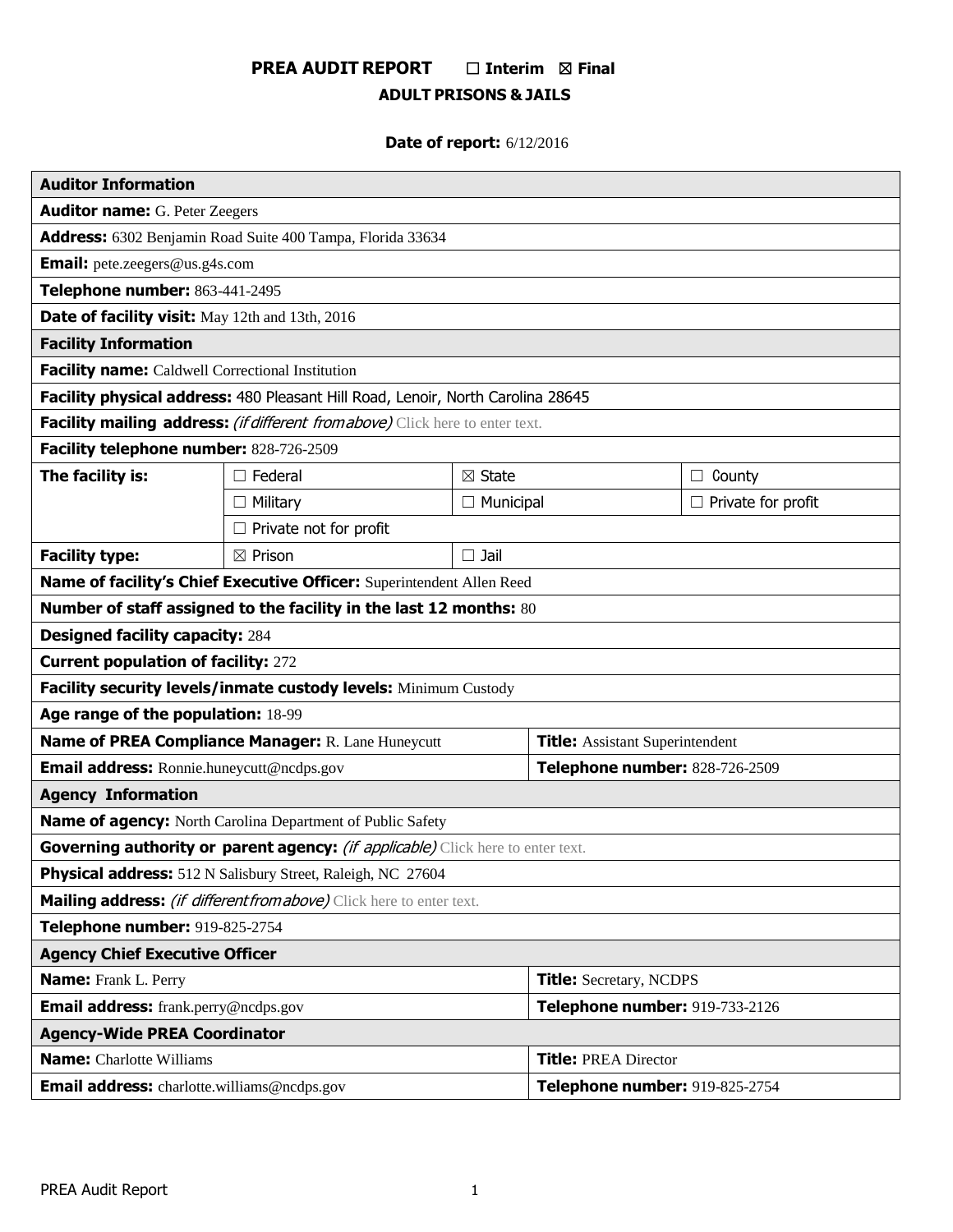#### **AUDITFINDINGS**

## **NARRATIVE**

Caldwell Correctional Institution received an on-site PREA audit on May 12 and May 13, 2016 by DOJ Certified PREA Auditor G. Peter Zeegers. Prior to the on-site visit, the facility provided a completed PREA Questionnaire and a flash-drive with the requested documents. The auditor reviewed the same documents prior to the on-site visit. The auditor contacted the facility one week prior to the audit to review the on-site audit process, time lines, and to request additional information be made available on the first day of the audit. These documents included inmate rosters and staff assignments. There were no inmate letters received before the on-site audit.

The on-site audit began with a meeting between the PREA Auditor, Superintendent II, Assistant Superintendent/PREA Compliance Manager, Correctional Sgt, Program Supervisor, Administrative Services Assistant, Case Manager, PREA Support Person, Investigator, and the Regional Security Coordinator. The discussion focused on the audit process, the interim/final 30-day report, Corrective Action Plan period, and the final report. The meeting was followed by a tour of the program.

During the tour, the auditor observed PREA notices and Zero Tolerance posters in the facility where both inmates and staff had access to the information. The tour included administration, visitation, programming offices, inmate receiving (attached to restrictive housing unit), medical, recreation areas, GED classrooms, chapel, central control, kitchen/food service, maintenance, canteen, multipurpose building, library, and housing units. Each housing unit is open bay. Showers have curtains and toilets provide privacy.

Interviewees were randomly selected for both inmates and staff. There were a total of 10 random inmates interviewed. A total of 10 random staff were interviewed, as well as 13 specialized interviews were conducted. The Agency Head and Agency-wide PREA Coordinator were interviewed prior to this audit by DOJ Certified Auditor Kevin Maurer, and the information was provided to this auditor.

There were two allegations of sexual abuse and/or sexual harassment within the facility in the past 12 months. All allegations were investigated in a timely manner according to policy and procedures.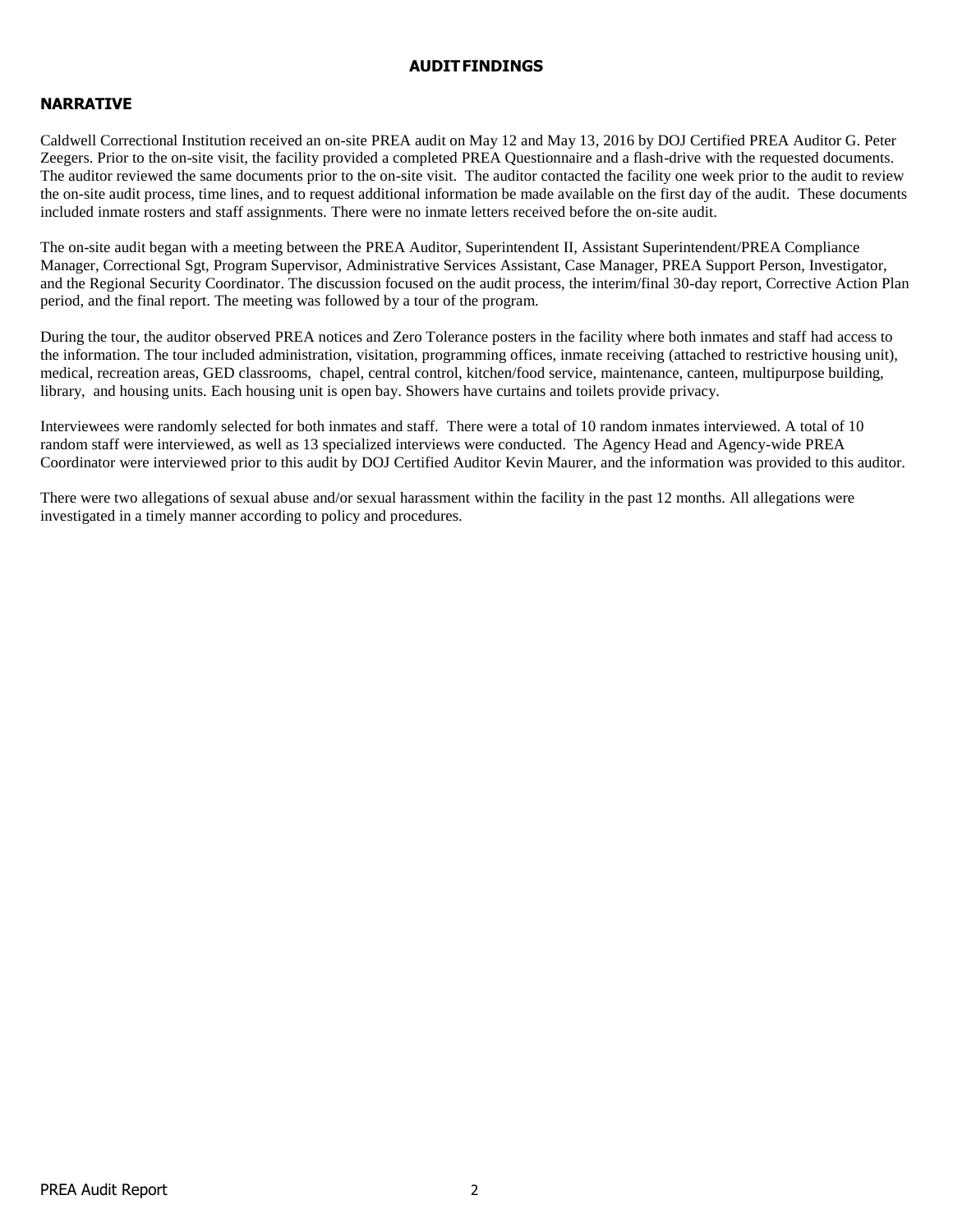# **DESCRIPTION OF FACILITY CHARACTERISTICS**

Caldwell Correctional Institution is a minimum custody level security facility for male inmates run by the North Carolina Department of Public Safety (NCDPS). The NCDPS Mission is to promote the elimination of undue familiarity and sexual abuse amongst the offender population. This facility sits on land in Caldwell County and houses a maximum of 284 inmates. There are approximately 80 staff to accommodate the daily operations.

There are four main housing units to include a restricted housing unit. At the entrance of each building, there is a PREA bulletin board that provides information regarding the Agency's Zero-Tolerance information, including how to report and access to outside services. Inmates pass these boards multiple times during a 24-hour period moving from the dorms to meals, education, vocation, and recreation. Keeping with the Unit Management concept, each housing building has access to the recreation yard. All housing units contain toilets and showers that have been modified to provide privacy.

Caldwell Correctional Institution provides GED programming to inmates. Programs offered include but not limited to: Think Smart Program, Thinking for a Change, Chaplain Re-entry Life Skills, AA, NA, and Father Accountability. Jobs include but not limited to: Assistant Cook, Cook, Baker, Diet Cooking, Food Prep Worker, Food Service Worker, Food Service Stock Clerk, Housing Janitor, Control Janitor, Canteen Operator, Clothes house Operator, Barber, Recreation Clerk, Library Clerk, Medical Janitor, Chaplain Clerk, Maintenance Worker I, Groundskeeper, Vehicle Maintenance I, Regional Office Maintenance, Minimum Road Squad, Minimum Highway Work Crew, Public Safety Laborer, Municipal Contract Worker, Work Release, Labor Services, and General Laborer – Wildlife.

Both medical and mental health staff are available at the program. Sexual Assault Forensic Examinations are conducted at Catawba Valley Medical Center. Both medical and mental health staff are located at the facility and are available as requested.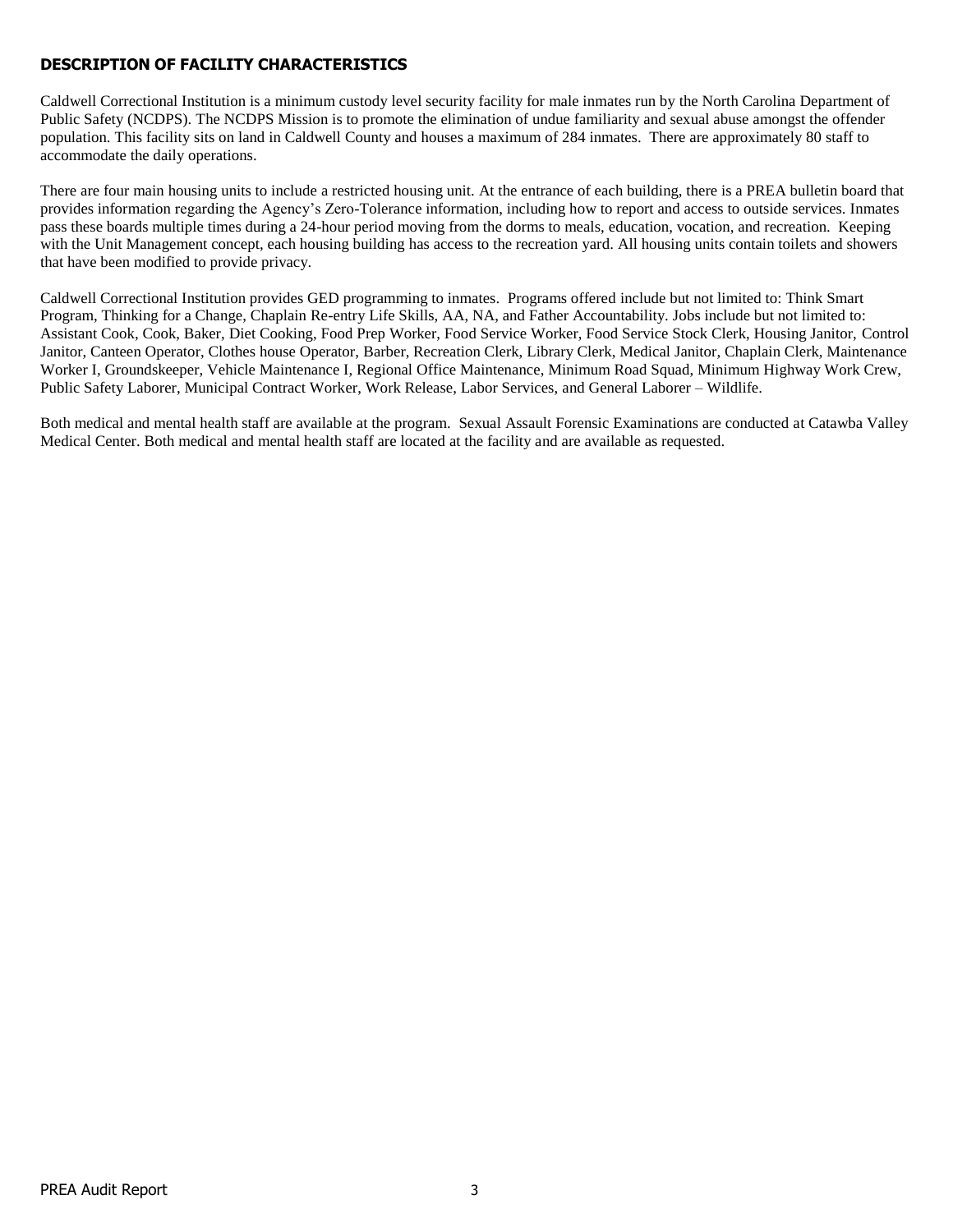#### **SUMMARY OF AUDIT FINDINGS**

The facility has a Sexual Assault Response Team (SART) and PREA Support Persons (PSP). Both groups are activated when there is an allegation of sexual assault. The PSP plays an important role in assisting the victim through the various activities associated with an allegation (investigation, medical exam, interview, support services).

Computerized Incident Reports are well written and contain documentation of medical/mental health services provided as required. Additionally, outside law enforcement investigations are noted, where appropriate, and the outcome is documented.

The facility staff were very helpful, very professional, and well versed in PREA activities at the facility level. The facility response to privacy concerns were immediately addressed and that confirms the facility commitment to ensuring the safety of all inmates. It was a pleasure to work with the Administrator and her staff.

Number of standards exceeded: 2

Number of standards met: 38

Number of standards not met: 0

Number of standards not applicable: 3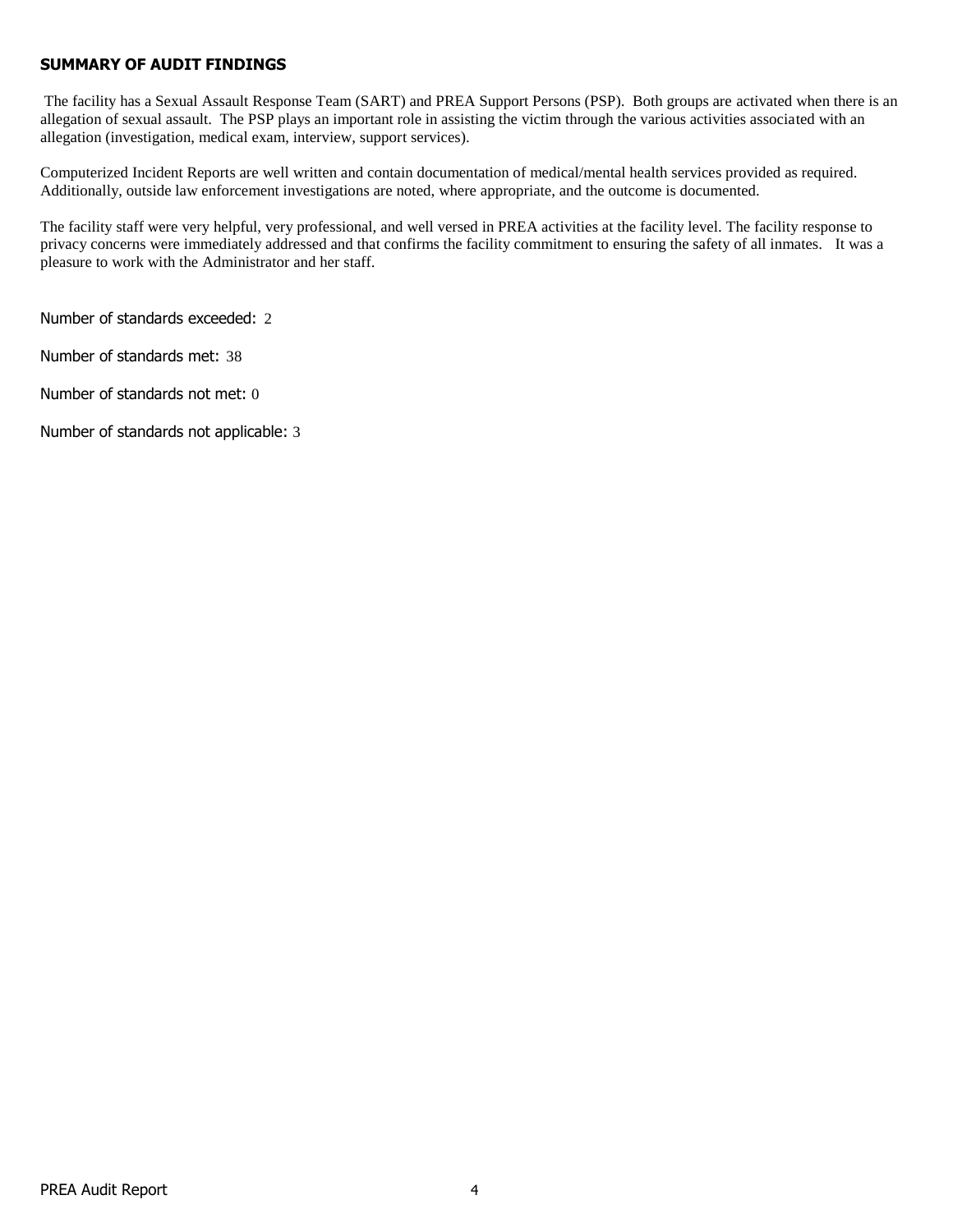## **Standard 115.11 Zero tolerance of sexual abuse and sexual harassment; PREA Coordinator**

- ☐ Exceeds Standard (substantially exceeds requirement of standard)
- $\boxtimes$  Meets Standard (substantial compliance; complies in all material ways with the standard for the relevant review period)
- ☐ Does Not Meet Standard (requires corrective action)

#### **Auditor discussion, including the evidence relied upon in making the compliance or non-compliance determination, the auditor's analysis and reasoning, and the auditor's conclusions. This discussion must also include corrective action recommendations where the facility does not meet standard. These recommendations must be included in the Final Report, accompanied by information on specific corrective actions taken by the facility.**

Policy F3400, Policy A2000, SOP 05.09 (a-g), Form OPA-A16, NCDPS Organizational Chart, NC State Statute 14-27.7, and NCDPS Memo dated 10/27/15, that identified the PREA Manager, were reviewed. The Superintendent and PREA Manager were interviewed. The agency has a policy mandating zero tolerance toward all forms of sexual abuse and sexual harassment. The policy, along with additional policies and standard operating procedures, outlines the prevention, detecting, reporting, and response to sexual abuse and sexual harassment allegations. Definitions that mirror the PREA Standards are included in the policy, as well as sanctions for those who violated policy. All interviewed shared their knowledge of the strategies and responses towards PREA allegations. The PREA Compliance Manager/Assistant Superintendent reported sufficient time to attend to PREA duties. This person reports directly to the Superintendent, and indirectly to the Agency PREA Coordinator. The agency also has a PREA Coordinator, Charlotte Jordan-Williams, who reports to general counsel, and who has reported sufficient time to attend to PREA duties. She currently has 140 PREA compliance managers that indirectly report to her.

## **Standard 115.12 Contracting with other entities for the confinement of inmates**

- ☐ Exceeds Standard (substantially exceeds requirement of standard)
- ☐ Meets Standard (substantial compliance; complies in all material ways with the standard for the relevant review period)
- ☐ Does Not Meet Standard (requires corrective action)

**Auditor discussion, including the evidence relied upon in making the compliance or non-compliance determination, the auditor's analysis and reasoning, and the auditor's conclusions. This discussion must also include corrective action recommendations where the facility does not meet standard. These recommendations must be included in the Final Report, accompanied by information on specific corrective actions taken by the facility.**

The standard is Not Applicable as the agency does not contract for the housing of its inmates.

#### **Standard 115.13 Supervision and monitoring**

- ☐ Exceeds Standard (substantially exceeds requirement of standard)
- $\boxtimes$  Meets Standard (substantial compliance; complies in all material ways with the standard for the relevant review period)
- ☐ Does Not Meet Standard (requires corrective action)

**Auditor discussion, including the evidence relied upon in making the compliance or non-compliance determination, the auditor's analysis and reasoning, and the auditor's conclusions. This discussion must also include corrective action recommendations where the facility does not meet standard. These recommendations must be included in the Final Report, accompanied by information on specific corrective actions taken by the facility.**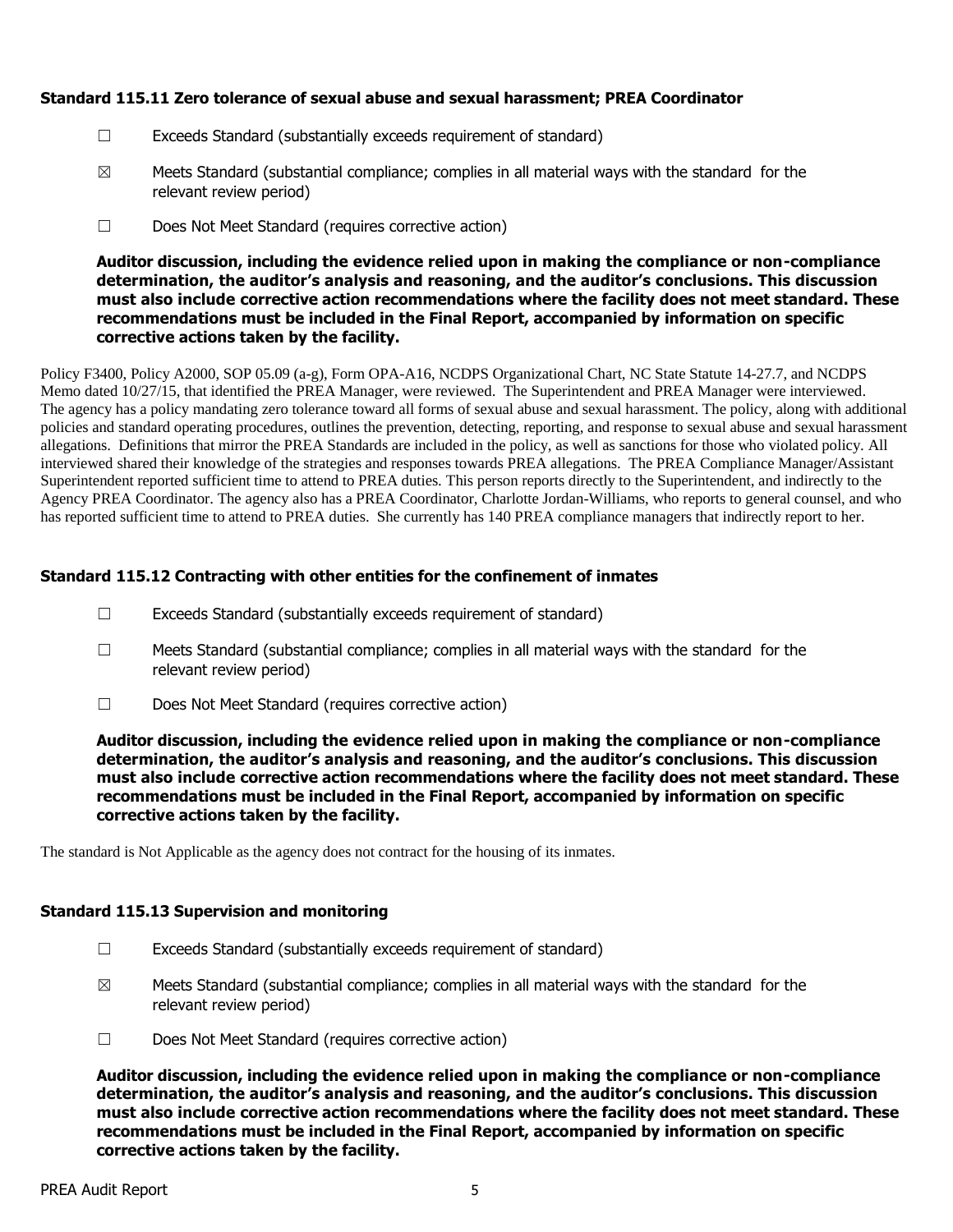Policy F1600, SOP 5.32, Staffing Plan Report dated December 2015, Approved Facility Posting Chart/Staffing Plan approved January 2015, OIC Round Documentation, Unannounced staff rounds documentation for the housing buildings, and North Carolina State Statute 143B-709 were reviewed. Additionally, interviews were conducted to further determine compliance.

While state statute requires a staffing analysis every 3 years, the agency policy requires an annual review of the staffing plan, including a review of all required components of the standard, which was completed in January 2015. Deviations from the staffing plan are documented on the Daily Shift Report as per policy. Unannounced rounds are clearly documented in the Dorm Logs. These are conducted by the Officer in Charge and documentation includes the date/time and location of the physical rounds. Interview with the PREA Compliance Manager confirmed that upper level management conducts unannounced regularly and documents in the Dorm Logs as well.

# **Standard 115.14 Youthful inmates**

- ☐ Exceeds Standard (substantially exceeds requirement of standard)
- $\Box$  Meets Standard (substantial compliance; complies in all material ways with the standard for the relevant review period)
- ☐ Does Not Meet Standard (requires corrective action)

**Auditor discussion, including the evidence relied upon in making the compliance or non-compliance determination, the auditor's analysis and reasoning, and the auditor's conclusions. This discussion must also include corrective action recommendations where the facility does not meet standard. These recommendations must be included in the Final Report, accompanied by information on specific corrective actions taken by the facility.**

This standards is Not Applicable as this facility does not house any inmates.

## **Standard 115.15 Limits to cross-gender viewing and searches**

- ☐ Exceeds Standard (substantially exceeds requirement of standard)
- $\boxtimes$  Meets Standard (substantial compliance; complies in all material ways with the standard for the relevant review period)
- ☐ Does Not Meet Standard (requires corrective action)

**Auditor discussion, including the evidence relied upon in making the compliance or non-compliance determination, the auditor's analysis and reasoning, and the auditor's conclusions. This discussion must also include corrective action recommendations where the facility does not meet standard. These recommendations must be included in the Final Report, accompanied by information on specific corrective actions taken by the facility.**

Policy F1600, Policy F0100, Policy TX I-13, SOP 5.19, Safe Search Practices Training, NCDPS New Employee Orientation (revised 1/1/15), Cross Gender Announcement & Acknowledgement for staff, Staff Training Log, and Cross Gender Bulletin Board Poster Memo (dated 4/22/13) were reviewed. Interviews were also conducted to assist with the determination of compliance. The agency has trained all staff on cross-gender viewing and searches. Cross gender staff entering the housing areas are required by policy to announce their presence as observed during the tour. Policy requires documentation of any cross gender searches. There were no reported cross gender searches conducted. Training documents reviewed indicated that staff have completed appropriate training.

## **Standard 115.16 Inmates with disabilities and inmates who are limited English proficient**

- ☐ Exceeds Standard (substantially exceeds requirement of standard)
- $\boxtimes$  Meets Standard (substantial compliance; complies in all material ways with the standard for the relevant review period)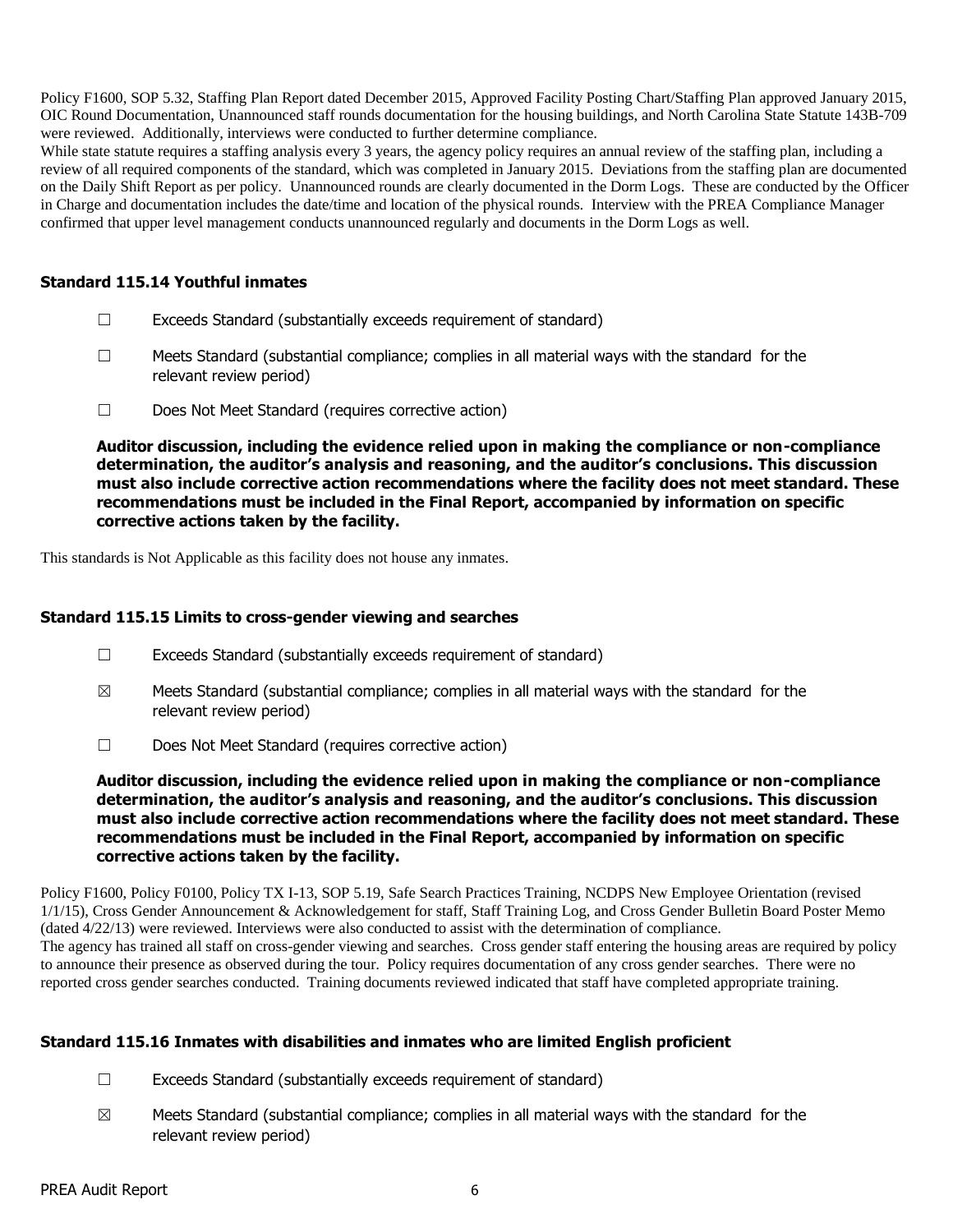☐ Does Not Meet Standard (requires corrective action)

**Auditor discussion, including the evidence relied upon in making the compliance or non-compliance determination, the auditor's analysis and reasoning, and the auditor's conclusions. This discussion must also include corrective action recommendations where the facility does not meet standard. These recommendations must be included in the Final Report, accompanied by information on specific corrective actions taken by the facility.**

Policy E1800, Policy E2600 and Telephonic Interpreter Services Contract were reviewed. Facility documents in both English and Spanish were observed during the tour.

The agency has established policy to provide for educational services for inmates with disabilities to be provided information at intake and assistance on PREA allegations, including reporting. Case managers would arrange for education in formats for those inmates identified as disabled. Agency policy also addresses the provision of interpreters to those inmates with a non-English primary language. There is a contract in effect with Telephonic Interpreter Services Company that was signed on 2/26/2014 and is in effect for a 1 year period, with 2-1 year extensions, for a total of 3 years. Policy prohibits the use of inmate interpreters except in exigent circumstances. There is PREA material in both English and Spanish at the facility.

## **Standard 115.17 Hiring and promotion decisions**

- ☐ Exceeds Standard (substantially exceeds requirement of standard)
- $\boxtimes$  Meets Standard (substantial compliance; complies in all material ways with the standard for the relevant review period)
- ☐ Does Not Meet Standard (requires corrective action)

**Auditor discussion, including the evidence relied upon in making the compliance or non-compliance determination, the auditor's analysis and reasoning, and the auditor's conclusions. This discussion must also include corrective action recommendations where the facility does not meet standard. These recommendations must be included in the Final Report, accompanied by information on specific corrective actions taken by the facility.**

Form HR005, Form HR0008, Form HR013, Memo regarding PREA Hiring and Promotions (dated October 2013), and Addendum to the Memorandum, List of Disqualifying Factors, 2013 Employee Statement, and PREA Employee Statement were reviewed. Interviews were conducted to assist with determining compliance.

The agency policy prohibits the hiring or promotion of individuals who have engaged in sexual abuse, or attempting to engage in sexual abuse in a detention facility or in the community, or who have been civilly or administratively adjudicated for the same. The agency requires all staff to annually sign a statement that they have not engaged in the aforementioned activities (PREA Hiring & Promotion Prohibitions and HR005). This information was reviewed through the LMS (Learning Management System) and copies were provided to the auditor. The agency also requires all employees to self-report any such misconduct. Criminal background check are required for contractors, and material omissions regarding misconduct or false information are grounds for termination. The agency does respond to requests from other institutions where a former employee has applied to work.

## **Standard 115.18 Upgrades to facilities and technologies**

- ☐ Exceeds Standard (substantially exceeds requirement of standard)
- $\boxtimes$  Meets Standard (substantial compliance; complies in all material ways with the standard for the relevant review period)
- ☐ Does Not Meet Standard (requires corrective action)

**Auditor discussion, including the evidence relied upon in making the compliance or non-compliance determination, the auditor's analysis and reasoning, and the auditor's conclusions. This discussion must also include corrective action recommendations where the facility does not meet standard. These recommendations must be included in the Final Report, accompanied by information on specific**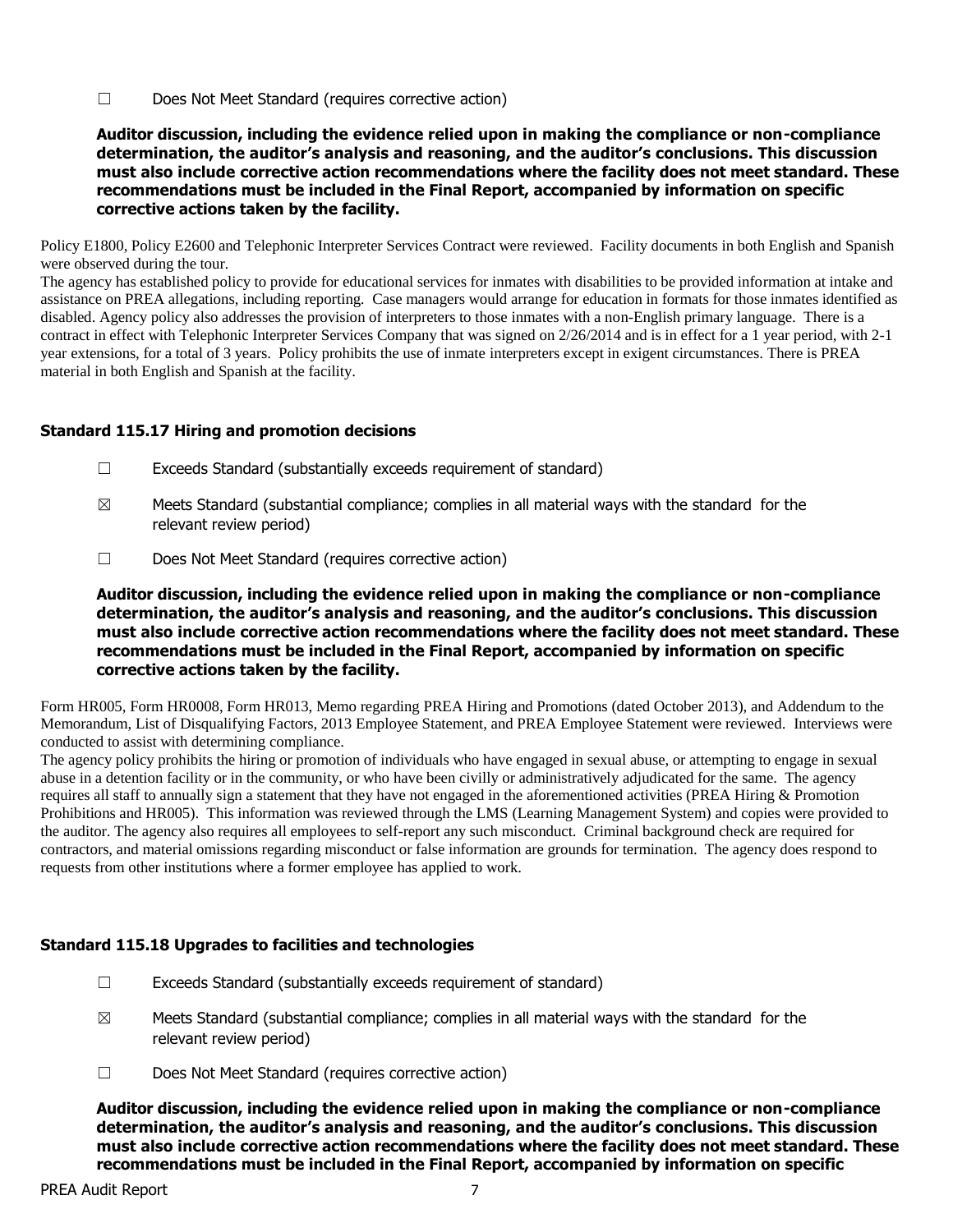## **corrective actions taken by the facility.**

In May of 2016 eight new cameras were added with recording capabilities in the multipurpose building. They can be monitored in the restricted housing control room, Sargent's office, Assistant Superintendent's office, and the Superintendent's office.

#### **Standard 115.21 Evidence protocol and forensic medical examinations**

- $\Box$  Exceeds Standard (substantially exceeds requirement of standard)
- $\boxtimes$  Meets Standard (substantial compliance; complies in all material ways with the standard for the relevant review period)
- ☐ Does Not Meet Standard (requires corrective action)

#### **Auditor discussion, including the evidence relied upon in making the compliance or non-compliance determination, the auditor's analysis and reasoning, and the auditor's conclusions. This discussion must also include corrective action recommendations where the facility does not meet standard. These recommendations must be included in the Final Report, accompanied by information on specific corrective actions taken by the facility.**

Policy F3400, Policy CP18, Form OPA-A18, Form OPA – I20, OPA-I21, Form OPA-I30, PREA Support Person (PSP) Training Lesson Plan, Chain of Custody Form, Incident Scene Tracking Log, PREA Support Person Roles and Responsibilities, an MOU with the Shelter Home of Caldwell County for advocacy services, and NCCASA were reviewed. Interviews also provided information in the determination of compliance.

The agency conducts only administrative investigations. Caldwell County Sheriff's Office completes all criminal investigations. Uniform Evidence Protocols are in policy and are appropriate. The Institution has PREA Support Persons (PSP) who are trained for victim advocacy services, and acts as the link to assist victims with the investigative process, professional resources, and community based advocates, and mental health professionals. The agency is currently working with the North Carolina Coalition against Sexual Assault (NCCASA) to create a state-wide system for community based services and documents were provided. The facility does have an MOU with the Shelter Home of Caldwell County for advocacy services. The facility PSP (PREA Support Person) will assist the inmate in contacting the Shelter Home of Caldwell County for advocacy services. Forensic examinations are conducted at the Catawba Valley Medical Center.

## **Standard 115.22 Policies to ensure referrals of allegations for investigations**

- $\Box$  Exceeds Standard (substantially exceeds requirement of standard)
- $\boxtimes$  Meets Standard (substantial compliance; complies in all material ways with the standard for the relevant review period)
- ☐ Does Not Meet Standard (requires corrective action)

#### **Auditor discussion, including the evidence relied upon in making the compliance or non-compliance determination, the auditor's analysis and reasoning, and the auditor's conclusions. This discussion must also include corrective action recommendations where the facility does not meet standard. These recommendations must be included in the Final Report, accompanied by information on specific corrective actions taken by the facility.**

Policy F3400 and SOP 05.09 was reviewed. Interviews were conducted.

All allegations of sexual abuse or sexual harassment are classified as a major incident. Policy requires that all major incidents receive an investigation. Policy requires that allegations be referred to an in-house trained investigator for the administrative portion and to the Caldwell County Sheriff's Office for criminal investigations. Policies are available through the NCDPS website.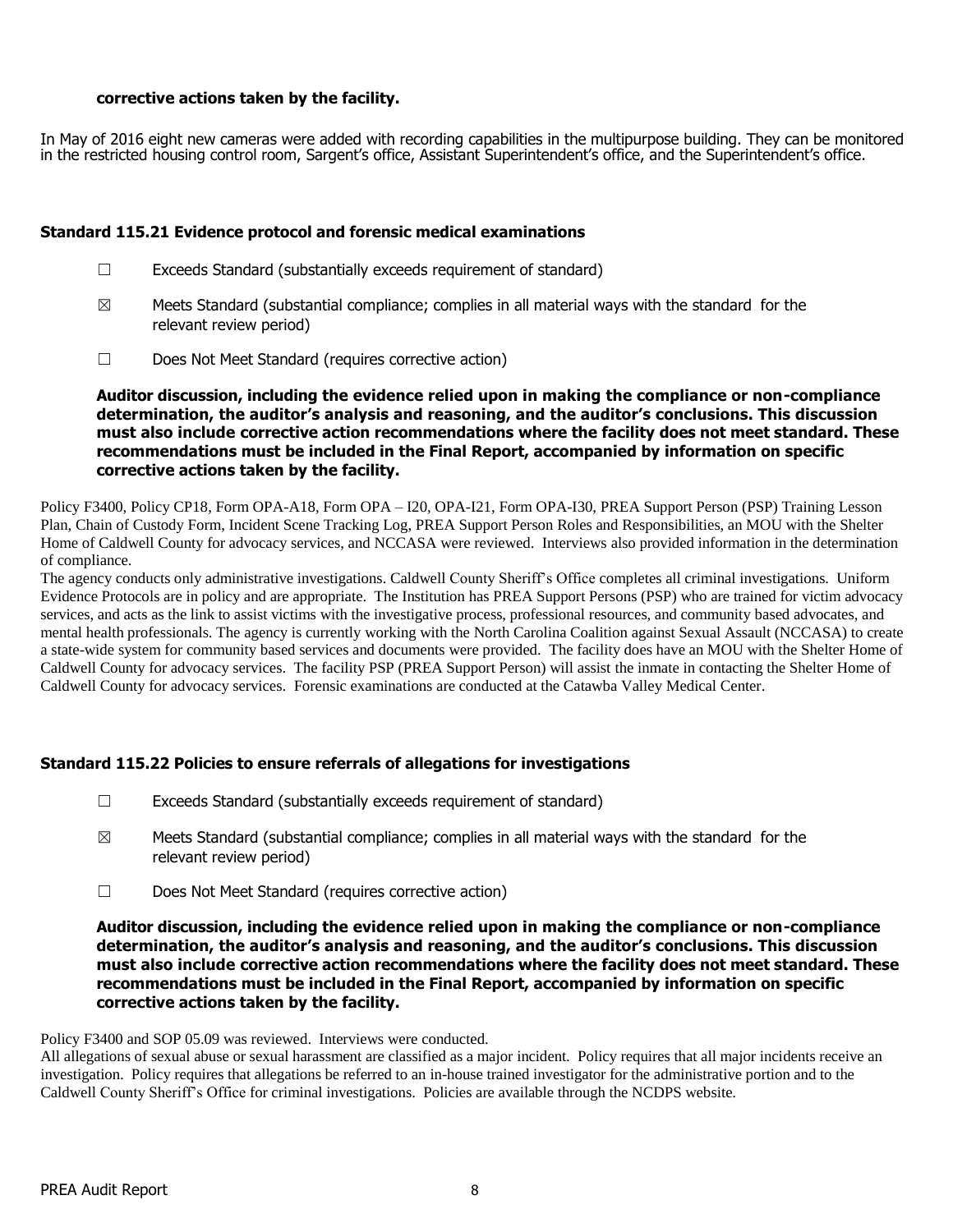#### **Standard 115.31 Employee training**

- ☐ Exceeds Standard (substantially exceeds requirement of standard)
- $\boxtimes$  Meets Standard (substantial compliance; complies in all material ways with the standard for the relevant review period)
- ☐ Does Not Meet Standard (requires corrective action)

**Auditor discussion, including the evidence relied upon in making the compliance or non-compliance determination, the auditor's analysis and reasoning, and the auditor's conclusions. This discussion must also include corrective action recommendations where the facility does not meet standard. These recommendations must be included in the Final Report, accompanied by information on specific corrective actions taken by the facility.**

Policy F3400, Training Curriculum's SAH 101 04/08/13 and 07/01/15, Staff and Offender Relations Training, New Employee Orientation, Form OPA-T10, Employee Training Files, brochures, handbooks, and other documents were reviewed. Interviews with staff were also conducted.

The agency policies require annual training for all staff in all areas identified within the standard. Interviews with staff confirmed they complete annual training and understand the material presented. Training documentation is kept in LMS (Learning Management System). Employee training documentation found that all staff had completed their annual training (PREA: Sexual Abuse and Sexual Harassment 101). Staff were able to articulate the training they had received.

#### **Standard 115.32 Volunteer and contractor training**

- $\boxtimes$  Exceeds Standard (substantially exceeds requirement of standard)
- $\Box$  Meets Standard (substantial compliance; complies in all material ways with the standard for the relevant review period)
- ☐ Does Not Meet Standard (requires corrective action)

#### **Auditor discussion, including the evidence relied upon in making the compliance or non-compliance determination, the auditor's analysis and reasoning, and the auditor's conclusions. This discussion must also include corrective action recommendations where the facility does not meet standard. These recommendations must be included in the Final Report, accompanied by information on specific corrective actions taken by the facility.**

Policy F3400, Policy F0604; Training Curriculum's SAH 101 04/08/13 and 07/01/15, Staff and Offender Relations Training, New Employee Orientation, Form OPA-T10, "Ways to Report" Poster, Volunteer Brochure, and other documents were reviewed. Volunteer interview also confirmed training.

The agency requires all volunteers to complete the same training as a staff, with minor deviations. There is also a Volunteer Brochure specifically for volunteers to receive PREA information. There is also a "Ways to Report" poster to remind volunteers and contractors of the various ways to report. An interview with one of the volunteers showed that they understood how to report. The file review contained a signed Acknowledgement form. There is a stand-alone facility Chapel where there is a bulletin board in front with all volunteer/contractor training information is located.

## **Standard 115.33 Inmate education**

- $\Box$  Exceeds Standard (substantially exceeds requirement of standard)
- $\boxtimes$  Meets Standard (substantial compliance; complies in all material ways with the standard for the relevant review period)
- ☐ Does Not Meet Standard (requires corrective action)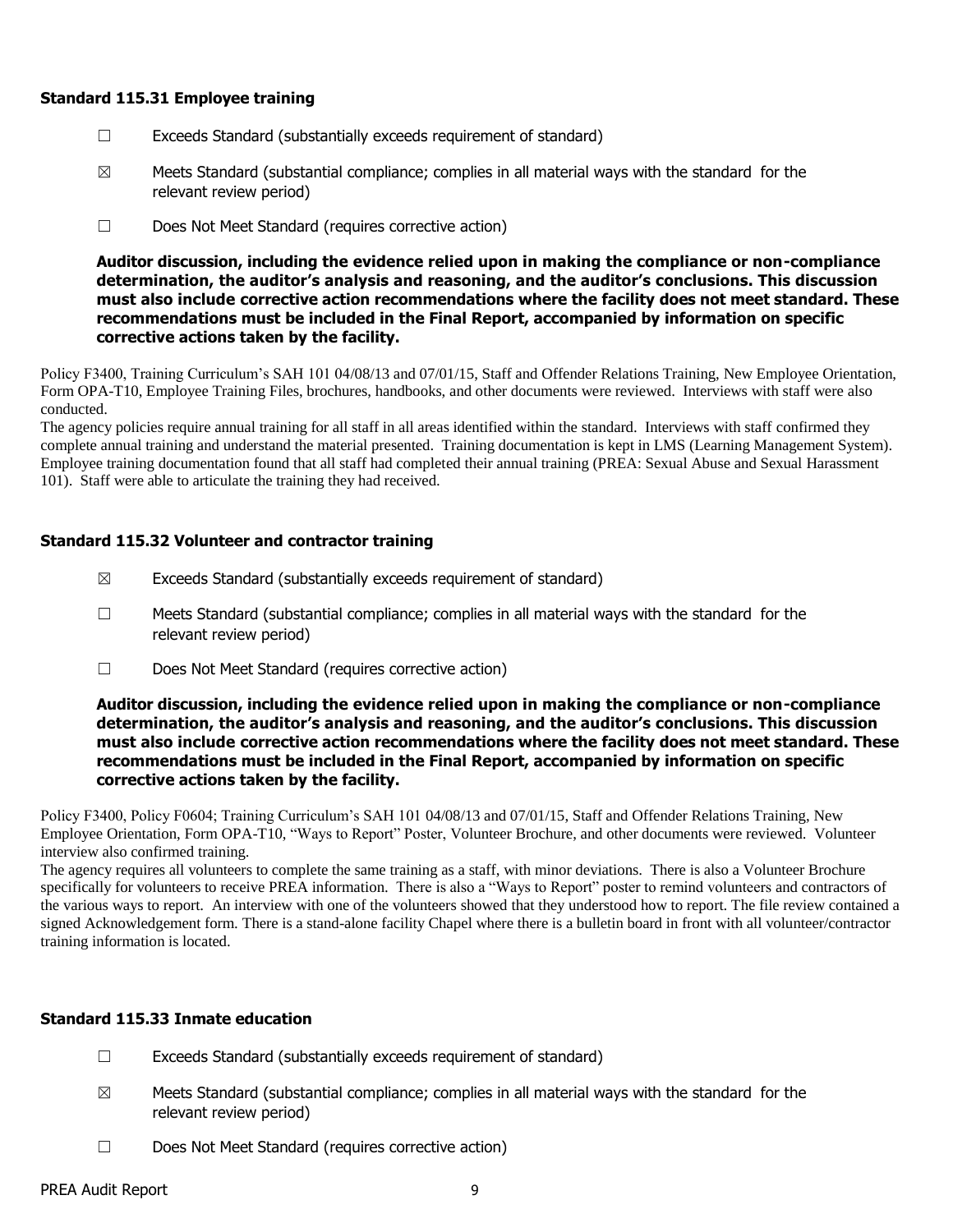Policy F3400, Diagnostic Procedural Manual Section 201 & 417, PREA Inmate Brochure (English/Spanish), Offender PREA Education Acknowledgement Form T100, Facilitator Talking Points (Education upon Transfer), Education upon Transfer E-mail, Interpreter Services DOC150623, PREA OPUS (Offender Population Unified System) Training Roster, and assorted posters were reviewed. Inmate interviews were conducted.

Caldwell Correctional Institution receives inmates from a reception and diagnostic center. Agency policy requires all inmates entering into the system to receive intake and comprehensive training at the reception and diagnostic center. Caldwell inmates arrive at the facility having already received comprehensive PREA education, and therefore receive facility specific information. The comprehensive education was reviewed at a reception and diagnostic center and meets the criteria of the standard regarding content. Inmate education is maintained in OPUS (Offender Population Unified System) and copies were provided to the auditor for review. Interviews with inmates confirmed the receipt of facility specific information at intake. Informational posters were observed around the facility on the PREA boards in the housing building.

## **Standard 115.34 Specialized training: Investigations**

- ☐ Exceeds Standard (substantially exceeds requirement of standard)
- $\boxtimes$  Meets Standard (substantial compliance; complies in all material ways with the standard for the relevant review period)
- ☐ Does Not Meet Standard (requires corrective action)

**Auditor discussion, including the evidence relied upon in making the compliance or non-compliance determination, the auditor's analysis and reasoning, and the auditor's conclusions. This discussion must also include corrective action recommendations where the facility does not meet standard. These recommendations must be included in the Final Report, accompanied by information on specific corrective actions taken by the facility.**

Policy F3400, Training Curriculums: Investigator, PPT and Mock Interview; Investigator Understanding Sexual Violence & PPT; and Incident Reporting, OPUS (Offender Population Unified System) Incident Reporting Pamphlet, and the Investigator PREA training file was reviewed. Investigator Interview was also conducted.

The institution has designated investigators who have completed specialized training for this purpose. The training meets the requirements of the standard. Interview with an investigator found that they were well versed in administrative investigations. Only those who have completed this training have access to the electronic incident report system to allow for the review of investigations and updating the system with new information. The agency only completes administrative investigations. All criminal investigations are conducted by the Caldwell County Sheriff's Office. The auditor reviewed training documentation of identified investigators.

#### **Standard 115.35 Specialized training: Medical and mental health care**

- $\Box$  Exceeds Standard (substantially exceeds requirement of standard)
- $\boxtimes$  Meets Standard (substantial compliance; complies in all material ways with the standard for the relevant review period)
- ☐ Does Not Meet Standard (requires corrective action)

**Auditor discussion, including the evidence relied upon in making the compliance or non-compliance determination, the auditor's analysis and reasoning, and the auditor's conclusions. This discussion must also include corrective action recommendations where the facility does not meet standard. These recommendations must be included in the Final Report, accompanied by information on specific corrective actions taken by the facility.**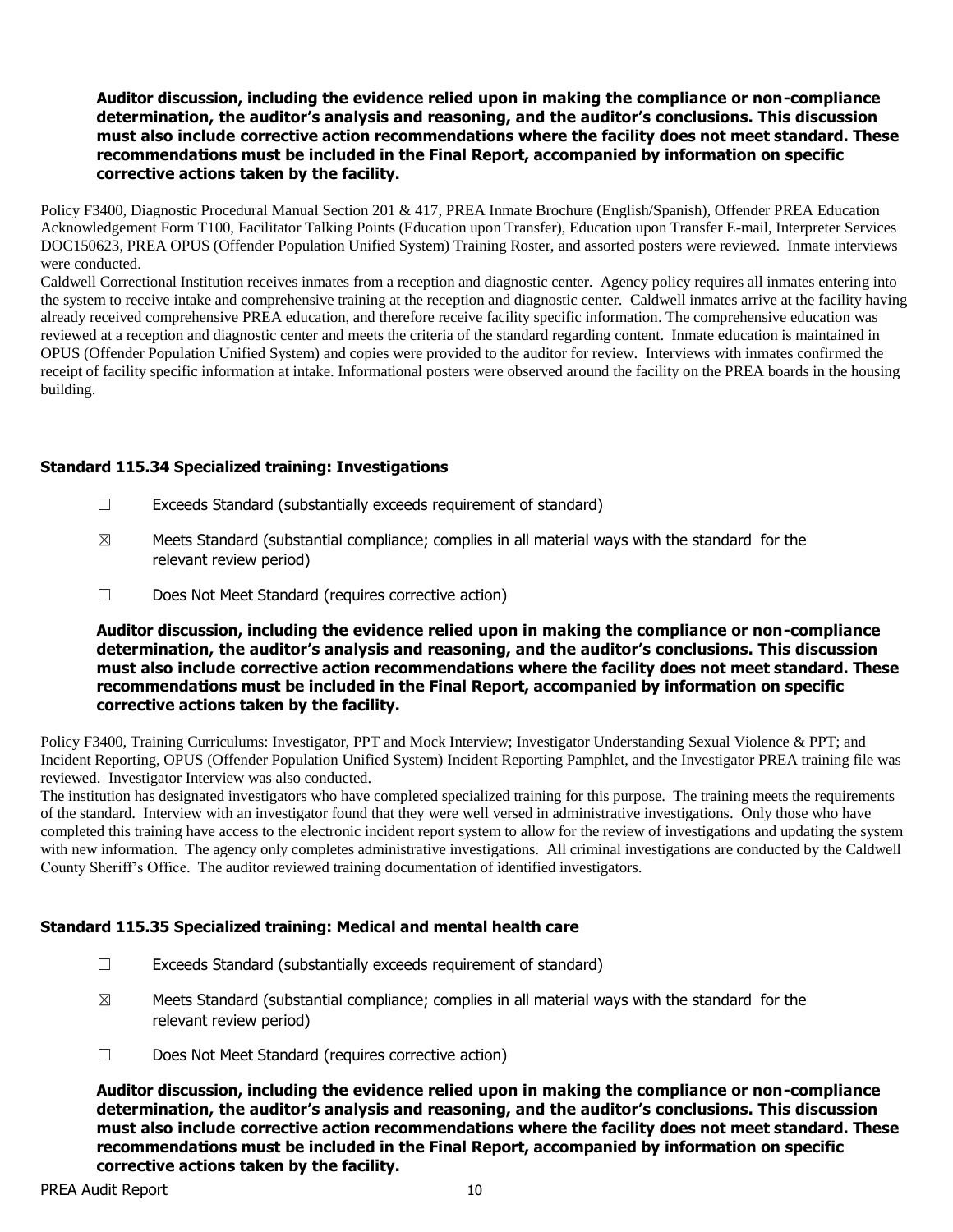Policy F3400, and Training Curriculum: PPT, CE Nursing and OSDT Roster were reviewed. Training files for medical staff and mental health staff were reviewed. Interviews were completed.

The agency policy requires that all medical and mental health staff receive PREA 101 and specialized medical and mental health training. The specialized training meets all requirements of the standard. Interviews with medical and mental health staff confirmed knowledge of specialized training. Forensic examinations are not conducted at this facility and therefore no training was provided.

## **Standard 115.41 Screening for risk of victimization and abusiveness**

- ☐ Exceeds Standard (substantially exceeds requirement of standard)
- $\boxtimes$  Meets Standard (substantial compliance; complies in all material ways with the standard for the relevant review period)
- ☐ Does Not Meet Standard (requires corrective action)

**Auditor discussion, including the evidence relied upon in making the compliance or non-compliance determination, the auditor's analysis and reasoning, and the auditor's conclusions. This discussion must also include corrective action recommendations where the facility does not meet standard. These recommendations must be included in the Final Report, accompanied by information on specific corrective actions taken by the facility.**

Policy F3400, Diagnostic Procedural Manual 305, and memo dated 08/14/15 were reviewed. A selection of inmate files were also reviewed. Interviews were conducted.

The agency conducts a risk assessment at the reception and diagnostic center upon the initial intake of inmates into the state system. This is completed within 72 hours of arrival. The risk assessment contains all elements of the standard. This assessment is required to be reviewed within 30 days of intake. If the inmate reports a victimization or identifies as sexually aggressive, notification is made to medical, the Superintendent and the PREA Manager to begin services as required by policy. The policy prohibits inmates from being disciplined for refusing to answer questions from the screening. Only those staff with appropriate credentials have access to this electronically maintained information.

The agency produces a High Risk of Victimization list (HRV) to the facility that is reviewed alongside the High Risk of Abusiveness List (HRA) to ensure that all housing, work, and programming services are assigned with the protection of the inmates as a key factor. Upon intake at a reception center, the inmate and staff complete the Mental Health Screening Inventory. This tool identifies all required components of the standard. From this document, two lists are produced – the HRV and the HRA (see above). These lists are protected from viewing of staff who do not have an immediate need to know and access is only provided to the Superintendent, and the PREA Compliance Manager/Assistant Superintendent. It is the responsibility for the designated staff to run these lists at least weekly to review for appropriate placement.

## **Standard 115.42 Use of screening information**

- ☐ Exceeds Standard (substantially exceeds requirement of standard)
- $\boxtimes$  Meets Standard (substantial compliance; complies in all material ways with the standard for the relevant review period)
- ☐ Does Not Meet Standard (requires corrective action)

**Auditor discussion, including the evidence relied upon in making the compliance or non-compliance determination, the auditor's analysis and reasoning, and the auditor's conclusions. This discussion must also include corrective action recommendations where the facility does not meet standard. These recommendations must be included in the Final Report, accompanied by information on specific corrective actions taken by the facility.**

Policy F3400, Policy TX-I-13, Screening tool, Learning Management System (LMS) Material, and the Instructions to access the High Risk Abuse Report were reviewed. Interviews were conducted.

The policy addresses clear guidelines, including limits, for housing and work assignments based on the safety of all inmates. The policy requires a bi-annual review of housing for transgender and intersex inmates. The policy also provides for all transgender and intersex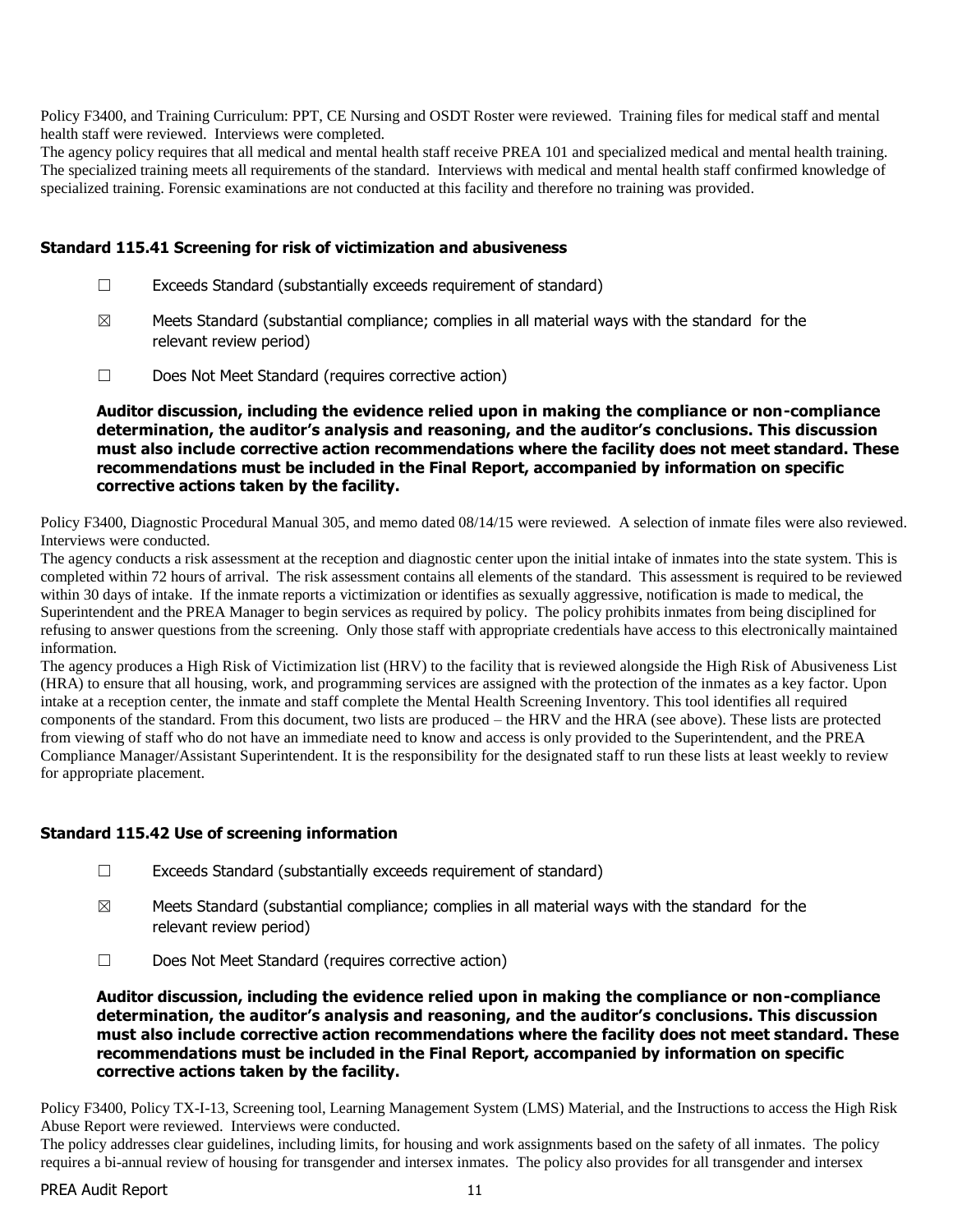inmates to shower separately from all other inmates, and are assessed for their own perception of risk at the facility.

The current system includes a review of the High Risk Victimization (HRV) and the High Risk of Aggression (HRA) list at the facility on a weekly basis, or more often if needed, to ensure that inmates are placed in educational, vocational, and housing that ensures their safety. Inmates who are identified as HRV are placed in closer proximity to the staff in the housing units.

#### **Standard 115.43 Protective custody**

- ☐ Exceeds Standard (substantially exceeds requirement of standard)
- $\boxtimes$  Meets Standard (substantial compliance; complies in all material ways with the standard for the relevant review period)
- ☐ Does Not Meet Standard (requires corrective action)

**Auditor discussion, including the evidence relied upon in making the compliance or non-compliance determination, the auditor's analysis and reasoning, and the auditor's conclusions. This discussion must also include corrective action recommendations where the facility does not meet standard. These recommendations must be included in the Final Report, accompanied by information on specific corrective actions taken by the facility.**

Policy F3400 and SOP 4.54 have been reviewed. Interviews were conducted.

There have been no instances where protective custody has been used at this facility in the past 12 months. Agency policy prohibits the involuntary placement of inmates in segregated housing unless there are no available alternatives. Policy and interviews confirm that services for an inmate who may be placed in protective custody are continued as normal unless there is a specific documented reason for restriction. Policy dictates documentation of the use of protective custody when necessary and 30 day reviews of such placement.

## **Standard 115.51 Inmate reporting**

- $\Box$  Exceeds Standard (substantially exceeds requirement of standard)
- $\boxtimes$  Meets Standard (substantial compliance; complies in all material ways with the standard for the relevant review period)
- ☐ Does Not Meet Standard (requires corrective action)

**Auditor discussion, including the evidence relied upon in making the compliance or non-compliance determination, the auditor's analysis and reasoning, and the auditor's conclusions. This discussion must also include corrective action recommendations where the facility does not meet standard. These recommendations must be included in the Final Report, accompanied by information on specific corrective actions taken by the facility.**

Policy F3400, Policy D0300, Form OPA-T10, Fraud, Waster, Abuse & Misconduct reporting website page, PREA Internal & External webpage for reporting, Staff Brochure, Offender acknowledgement Form (English/Spanish), Inmate Rule Book, were reviewed and a tour of the facility was completed. Interviews were also conducted.

The agency has numerous ways for an inmate to internally report sexual abuse or sexual harassment. Methods of reporting include telling a staff, writing a grievance or letter to the PREA Coordinator and third-party reporting. Externally, the agency provides the address of the North Carolina Prison Legal Services (PLS). It was confirmed through conversation with the administration that mail sent to the PLS or the PREA Coordinator is treated as legal correspondence and is not opened at the facility level. The posters in the facility provided the address for PLS, and inmate brochures detailed this as a method of reporting sexual abuse or sexual harassment. Interviews confirmed that staff at the program are aware that they may report privately through the Fraud/Waste/Abuse Hotline or through email with the PREA Coordinator if they do not wish to report through the Chain of Command.

## **Standard 115.52 Exhaustion of administrative remedies**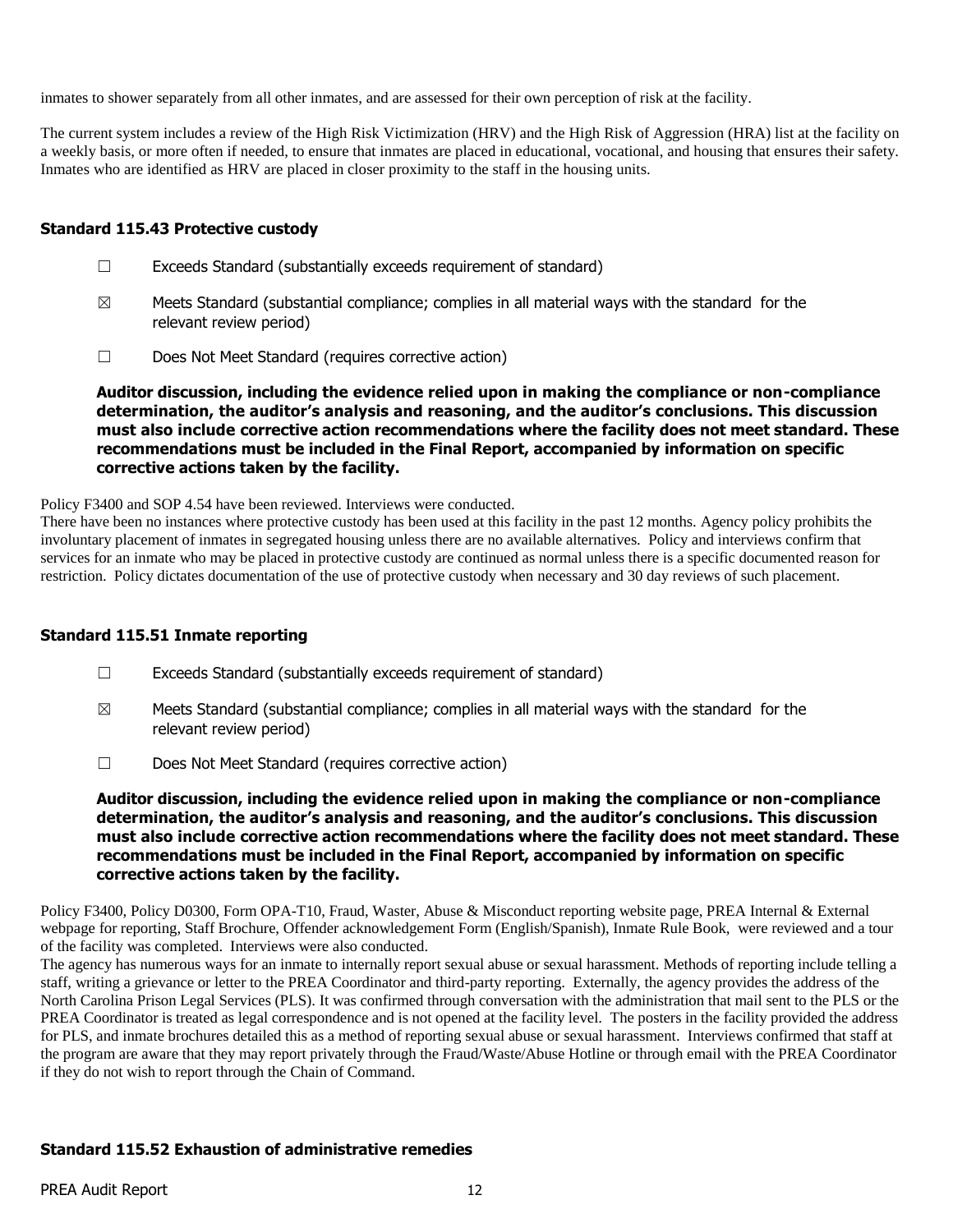- ☐ Exceeds Standard (substantially exceeds requirement of standard)
- $\boxtimes$  Meets Standard (substantial compliance; complies in all material ways with the standard for the relevant review period)
- ☐ Does Not Meet Standard (requires corrective action)

Policy F0300, Policy G0300, and the Inmate Rule Book were reviewed. Interviews were also conducted.

The agency policy confirms that grievances of sexual abuse or sexual harassment require an immediate notification to the North Carolina Department of Public Safety PREA office preventing a response from the subject of the complaint. A box is used by inmates to deposit their grievance. The grievance box is emptied in their housing building daily. There is no requirement to use a less formal method of reporting prior to a written grievance. There is no disciplinary action if the report is made in good faith. A final response is due within 90 days, as well as notification to the inmate that it has been accepted within 5 days. Grievances are allowed to be prepared by the victim or other third party person who assists the victim. Emergency grievances, those defined as matters that present a substantial risk of physical injury or irreparable harm may be presented directly to the Officer in Charge, are forwarded immediately to the appropriate person, and require an initial response from the facility within 48 hours and a final determination within 5 days.

## **Standard 115.53 Inmate access to outside confidential support services**

- $\Box$  Exceeds Standard (substantially exceeds requirement of standard)
- $\boxtimes$  Meets Standard (substantial compliance; complies in all material ways with the standard for the relevant review period)
- ☐ Does Not Meet Standard (requires corrective action)

#### **Auditor discussion, including the evidence relied upon in making the compliance or non-compliance determination, the auditor's analysis and reasoning, and the auditor's conclusions. This discussion must also include corrective action recommendations where the facility does not meet standard. These recommendations must be included in the Final Report, accompanied by information on specific corrective actions taken by the facility.**

Viewed was an MOU with the Shelter Home of Caldwell County for advocacy services, SOP 4.54A, and PREA – The North Carolina Approach were reviewed. The facility has a contract for the provision of outside support services for inmates. This contract provides for telephonic victim support services. The PREA Support Persons are aware of the services through the Shelter Home of Caldwell County. Inmates are provided notification of the PREA Support Services through Form I30, which documents the PREA Support Persons role during the investigation and thereafter to assist in providing support services to the victim. The name of the local rape crisis agency and the address were noted posted on the PREA boards in each housing building.

## **Standard 115.54 Third-party reporting**

- ☐ Exceeds Standard (substantially exceeds requirement of standard)
- $\boxtimes$  Meets Standard (substantial compliance; complies in all material ways with the standard for the relevant review period)
- ☐ Does Not Meet Standard (requires corrective action)

**Auditor discussion, including the evidence relied upon in making the compliance or non-compliance determination, the auditor's analysis and reasoning, and the auditor's conclusions. This discussion must also include corrective action recommendations where the facility does not meet standard. These**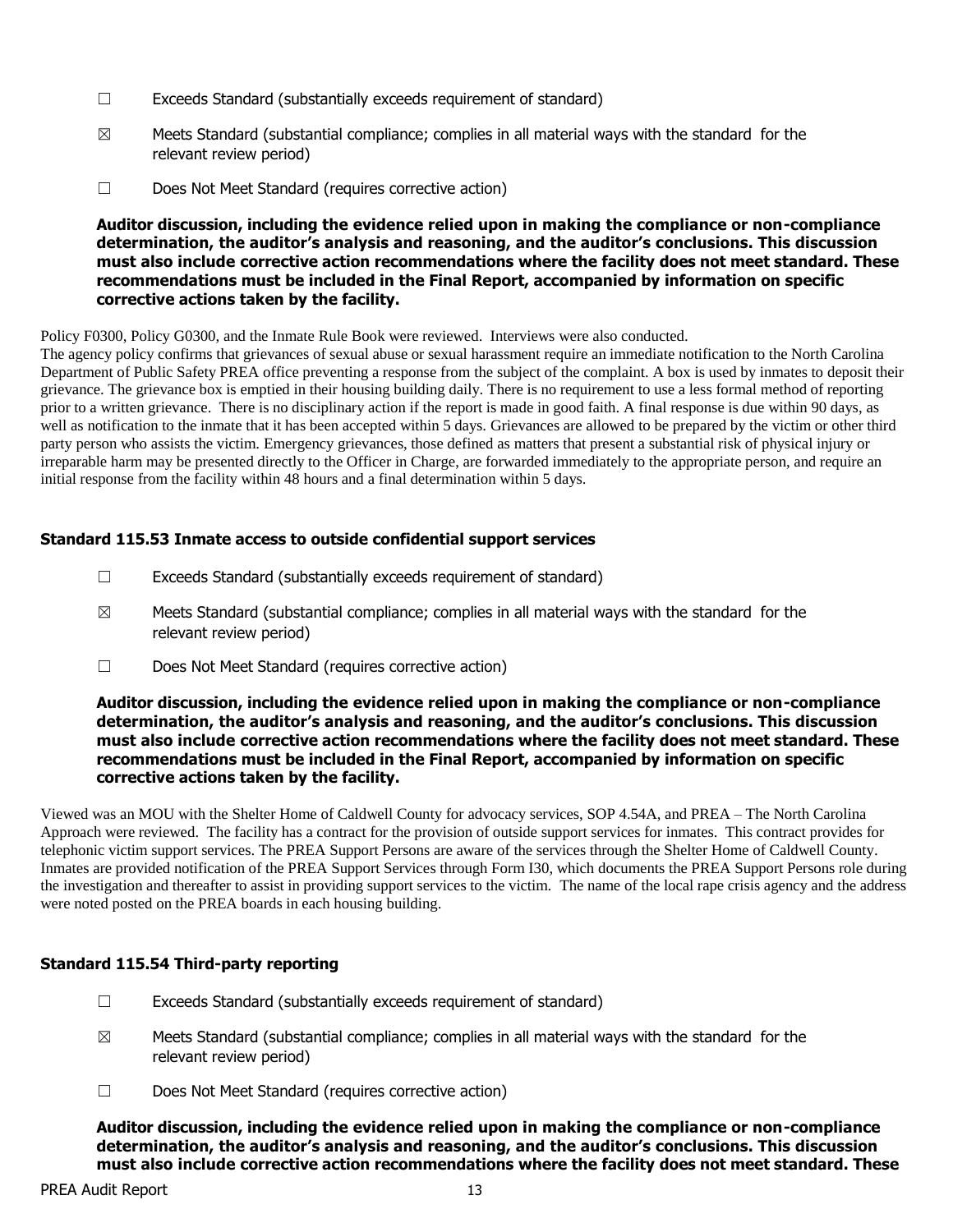#### **recommendations must be included in the Final Report, accompanied by information on specific corrective actions taken by the facility.**

The NCDPS website and posters were reviewed. Interviews were conducted.

The North Carolina Department of Public Safety (NCDPS) offers opportunities for third party reporting and accepts third party reports. Information on how to report to the NCDPS is provided on their agency website. Those concerned will find two separate methods of reporting to the agency. They may write to the PREA Coordinator or send an e-mail through the link provided. Both options will result in the PREA Coordinator receiving the complaint. The PREA Coordinator will then generate an incident report and inform the Superintendent. This information is also available at the facility for visitors.

#### **Standard 115.61 Staff and agency reporting duties**

- $\Box$  Exceeds Standard (substantially exceeds requirement of standard)
- $\boxtimes$  Meets Standard (substantial compliance; complies in all material ways with the standard for the relevant review period)
- ☐ Does Not Meet Standard (requires corrective action)

**Auditor discussion, including the evidence relied upon in making the compliance or non-compliance determination, the auditor's analysis and reasoning, and the auditor's conclusions. This discussion must also include corrective action recommendations where the facility does not meet standard. These recommendations must be included in the Final Report, accompanied by information on specific corrective actions taken by the facility.**

Policy F3400, SOP 4.54, SOP 4.54A, and PREA 101 Staff Training were reviewed. Staff interviews confirmed findings. The agency policy requires all staff, volunteers and contractors to immediately report any knowledge, information or suspicion of sexual abuse or sexual harassment, and any violation or neglect of responsibility, to administration. Policy and interviews confirmed that staff are not allowed to share information with anyone who does not have a need to know. All allegations are reported to both the facility investigators and the PREA Coordinator. Agency staff training details the notification to the state agency regarding vulnerable adults.

## **Standard 115.62 Agency protection duties**

- $\Box$  Exceeds Standard (substantially exceeds requirement of standard)
- $\boxtimes$  Meets Standard (substantial compliance; complies in all material ways with the standard for the relevant review period)
- ☐ Does Not Meet Standard (requires corrective action)

**Auditor discussion, including the evidence relied upon in making the compliance or non-compliance determination, the auditor's analysis and reasoning, and the auditor's conclusions. This discussion must also include corrective action recommendations where the facility does not meet standard. These recommendations must be included in the Final Report, accompanied by information on specific corrective actions taken by the facility.**

#### Policy 3400 was reviewed. Interviews confirmed findings.

The agency requires immediate action to protect inmates who report sexual abuse. All staff, contractors and volunteers are required to report this to the facility investigators who will assist with taking appropriate steps for protection. Staff were able to articulate this requirement during the interviews. There were no allegations of this type in the past 12 months.

## **Standard 115.63 Reporting to other confinement facilities**

 $\Box$  Exceeds Standard (substantially exceeds requirement of standard)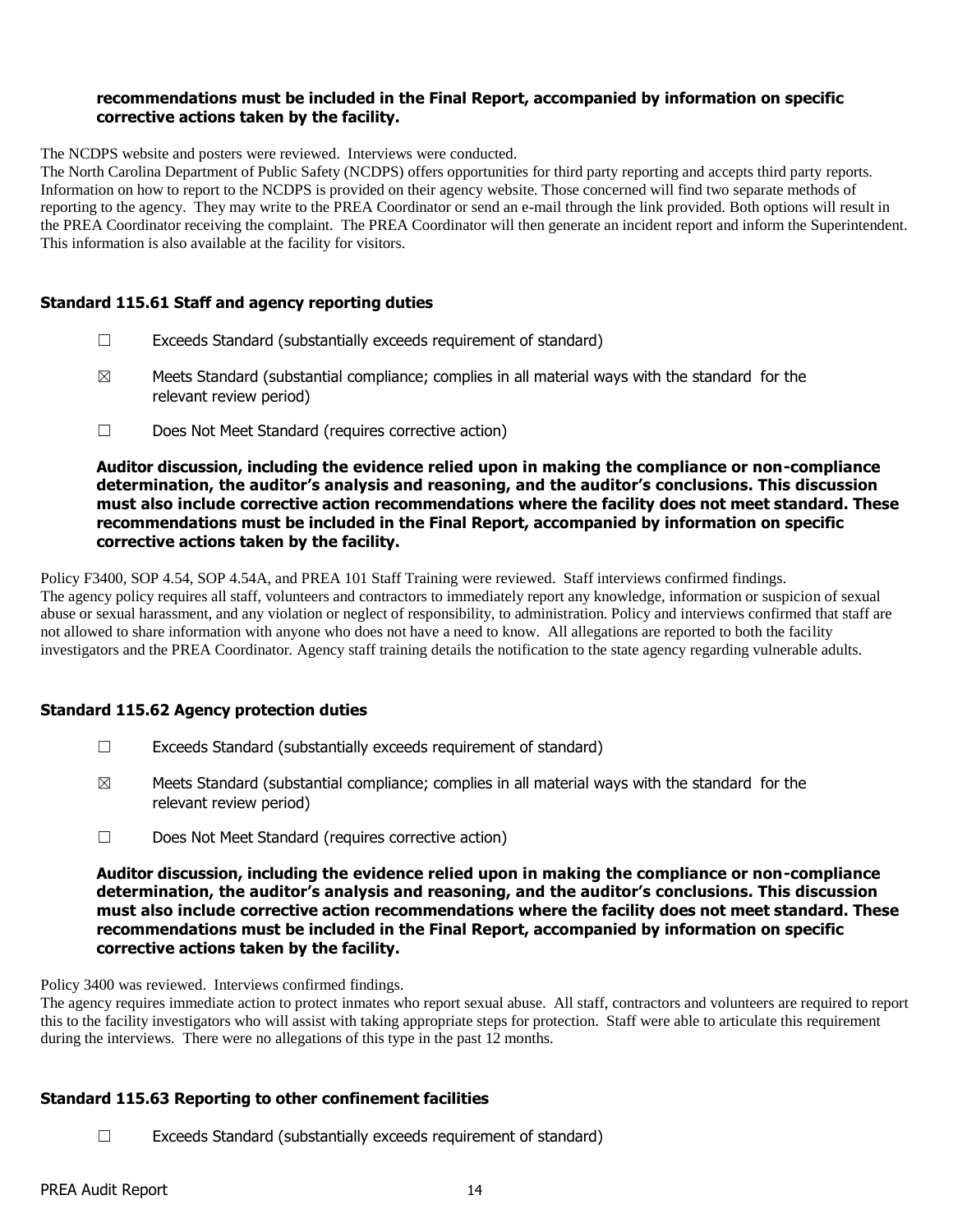- $\boxtimes$  Meets Standard (substantial compliance; complies in all material ways with the standard for the relevant review period)
- ☐ Does Not Meet Standard (requires corrective action)

Policy 3400 was reviewed. Staff interviews confirmed findings.

The agency policy requires that any receipt of sexual abuse or sexual harassment that occurred at another facility be immediately reported to the appropriate Administrator. This notification must be documented. An incident report is also generated, which flags investigators and the PREA Coordinator. Allegations made by an inmate at another facility are treated the same as a new allegation, and facility investigators are notified and begin their review of information.

# **Standard 115.64 Staff first responder duties**

- ☐ Exceeds Standard (substantially exceeds requirement of standard)
- $\boxtimes$  Meets Standard (substantial compliance; complies in all material ways with the standard for the relevant review period)
- ☐ Does Not Meet Standard (requires corrective action)

**Auditor discussion, including the evidence relied upon in making the compliance or non-compliance determination, the auditor's analysis and reasoning, and the auditor's conclusions. This discussion must also include corrective action recommendations where the facility does not meet standard. These recommendations must be included in the Final Report, accompanied by information on specific corrective actions taken by the facility.**

Policy F3400 and PREA training curriculum were reviewed. Staff interviews confirmed findings.

The agency requires all staff to separate, protect physical evidence and the crime scene, and to report to administration when an allegation of sexual abuse is received. All staff could clearly articulate these steps. It is noted that staff PREA training identifies all staff as first responders. Contractors and volunteers are required to protect the victim and report the information to a security staff.

## **Standard 115.65 Coordinated response**

- ☐ Exceeds Standard (substantially exceeds requirement of standard)
- $\boxtimes$  Meets Standard (substantial compliance; complies in all material ways with the standard for the relevant review period)
- ☐ Does Not Meet Standard (requires corrective action)

**Auditor discussion, including the evidence relied upon in making the compliance or non-compliance determination, the auditor's analysis and reasoning, and the auditor's conclusions. This discussion must also include corrective action recommendations where the facility does not meet standard. These recommendations must be included in the Final Report, accompanied by information on specific corrective actions taken by the facility.**

SOP 05.09, Coordinated Response Plan and Coordinated Response Overview were reviewed. Interviews were conducted and confirm findings.

PREA Audit Report 15 The NCDPS has created a template that includes all PREA related requirements for a proper Coordinated Response Plan. Each facility is provided this draft template, which directs that their facility specific information be included in the plan and thereafter published to facility staff. This plan addresses first responder duties, leadership duties, investigator duties, PREA manager duties, PREA Support Persons duties,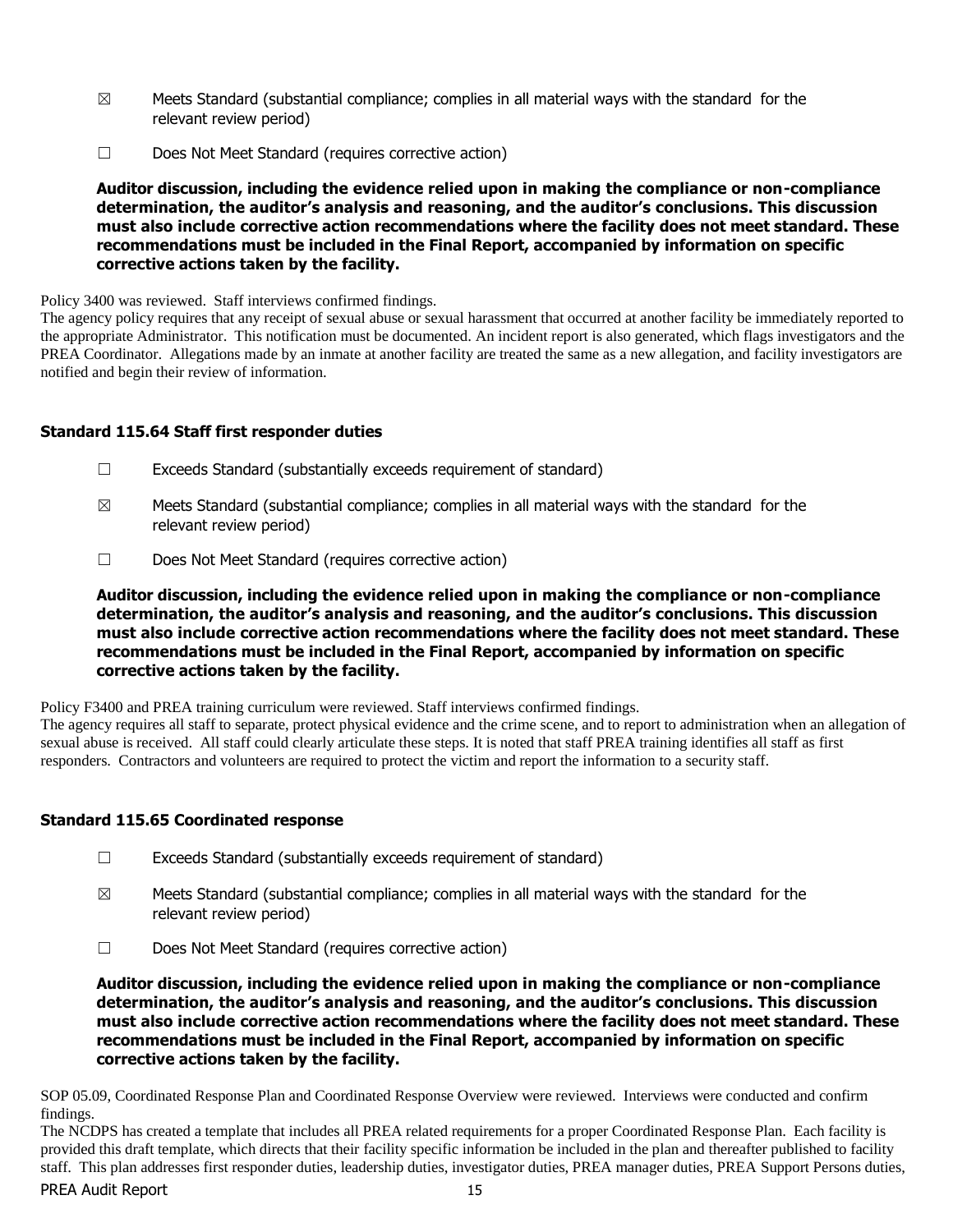SART (Sexual Assault Response Team) duties, Mental Health and aftercare duties, and retaliation duties. The plan reviewed was facility specific and included specific tasks for each member. The facility was updating contact information within the Plan. Additionally, there is a flowchart that helps staff to comply with the plan.

## **Standard 115.66 Preservation of ability to protect inmates from contact with abusers**

- ☐ Exceeds Standard (substantially exceeds requirement of standard)
- $\Box$  Meets Standard (substantial compliance; complies in all material ways with the standard for the relevant review period)
- ☐ Does Not Meet Standard (requires corrective action)

**Auditor discussion, including the evidence relied upon in making the compliance or non-compliance determination, the auditor's analysis and reasoning, and the auditor's conclusions. This discussion must also include corrective action recommendations where the facility does not meet standard. These recommendations must be included in the Final Report, accompanied by information on specific corrective actions taken by the facility.**

This standard is Not Applicable as Caldwell Correctional Institution does not enter into collective bargaining agreements.

## **Standard 115.67 Agency protection against retaliation**

- $\boxtimes$  Exceeds Standard (substantially exceeds requirement of standard)
- $\Box$  Meets Standard (substantial compliance; complies in all material ways with the standard for the relevant review period)
- ☐ Does Not Meet Standard (requires corrective action)

**Auditor discussion, including the evidence relied upon in making the compliance or non-compliance determination, the auditor's analysis and reasoning, and the auditor's conclusions. This discussion must also include corrective action recommendations where the facility does not meet standard. These recommendations must be included in the Final Report, accompanied by information on specific corrective actions taken by the facility.**

Policy F3400, Form OPA-122 and Form OPA 124 were reviewed. Interviews confirmed findings.

The agency policy addresses practices to protect both staff and inmates from retaliation as a result of reporting sexual abuse or sexual harassment information. Various protection methods for inmates are identified in policy. There is a form that is used to document the retaliation monitoring at the 90 day mark. Facility documents confirmed that retaliation monitoring is conducted. It is noted that there were not instances of reported retaliation at this facility. There is a PREA Support Person to monitor retaliation of inmates. The position description states that it is the responsibility of the PSP to walk victims through the process of the forensic medical exam, the interview process, and the use of the Shelter Home of Caldwell County.

# **Standard 115.68 Post-allegation protective custody**

- $\Box$  Exceeds Standard (substantially exceeds requirement of standard)
- $\boxtimes$  Meets Standard (substantial compliance; complies in all material ways with the standard for the relevant review period)
- ☐ Does Not Meet Standard (requires corrective action)

#### **Auditor discussion, including the evidence relied upon in making the compliance or non-compliance determination, the auditor's analysis and reasoning, and the auditor's conclusions. This discussion**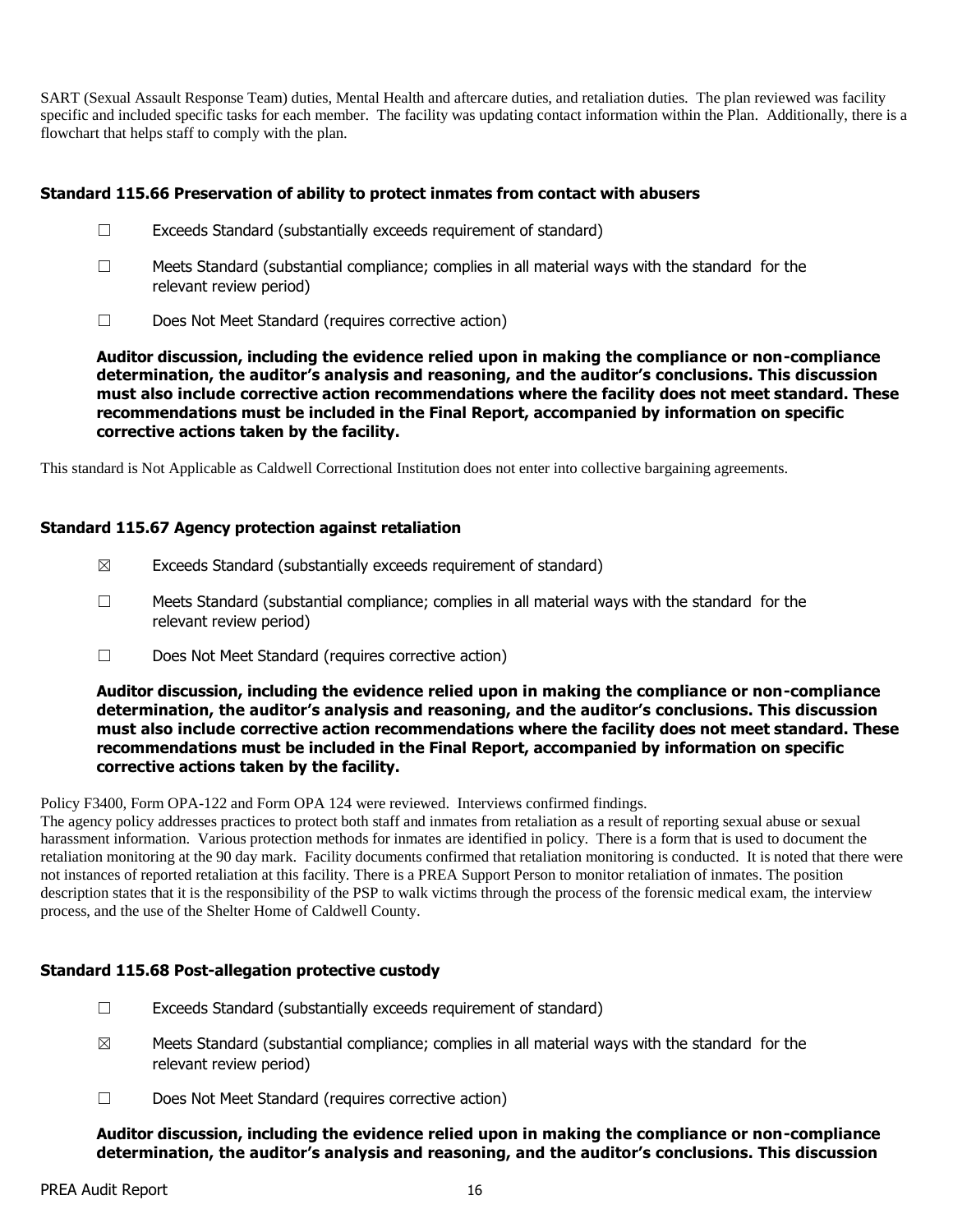## **must also include corrective action recommendations where the facility does not meet standard. These recommendations must be included in the Final Report, accompanied by information on specific corrective actions taken by the facility.**

Policy F3400 was reviewed. Staff interviews confirm findings.

The agency policy addresses the use of protective custody only if no other alternative means of protection is available, or if inmates request this level of protection. Inmates requesting this level of protection may completed the Request for Protective Custody and must document the reasons for the request. Inmates who are placed in involuntary protective custody are seen every seven days by a counselor who documents this check. Unless documented, all inmates are provided the same programs and services as prior to their placement. Additionally, the Classification team reviews all placements of Protective Custody. There were no instances of the use of protective custody as a result of a sexual abuse allegation in the past 12 months.

#### **Standard 115.71 Criminal and administrative agency investigations**

- ☐ Exceeds Standard (substantially exceeds requirement of standard)
- $\boxtimes$  Meets Standard (substantial compliance; complies in all material ways with the standard for the relevant review period)
- ☐ Does Not Meet Standard (requires corrective action)

#### **Auditor discussion, including the evidence relied upon in making the compliance or non-compliance determination, the auditor's analysis and reasoning, and the auditor's conclusions. This discussion must also include corrective action recommendations where the facility does not meet standard. These recommendations must be included in the Final Report, accompanied by information on specific corrective actions taken by the facility.**

Policy F3400, and the Coordinated Response Overview were reviewed. Investigation files were reviewed. Staff interviews confirmed findings.

The agency policy requires that criminal investigations are conducted by outside law enforcement, therefore the facility investigators only conduct an initial investigation to determine if outside law enforcement is to be notified and administrative investigations. All investigators identified at the facility have received appropriate investigator specialized training. All evidence is gathered, documented and preserved. Prior allegations involving the same perpetrator or victim are reviewed. The credibility of the victim or alleged abuser is determined on an individual bases. The agency does not use polygraph examinations in order to continue an investigation. Administrative investigations address staff actions, credibility and a review of fact and findings of the criminal investigation (if applicable). All interviews are conducted as approved by the Office of Special Investigations and Compliance. Both criminal and administrative investigations are documented.

## **Standard 115.72 Evidentiary standard for administrative investigations**

- ☐ Exceeds Standard (substantially exceeds requirement of standard)
- $\boxtimes$  Meets Standard (substantial compliance; complies in all material ways with the standard for the relevant review period)
- ☐ Does Not Meet Standard (requires corrective action)

**Auditor discussion, including the evidence relied upon in making the compliance or non-compliance determination, the auditor's analysis and reasoning, and the auditor's conclusions. This discussion must also include corrective action recommendations where the facility does not meet standard. These recommendations must be included in the Final Report, accompanied by information on specific corrective actions taken by the facility.**

Policy F3400 was reviewed. Interview confirmed the findings.

The agency policy imposes no standard greater than a preponderance of the evidence in determining the outcome of an investigation.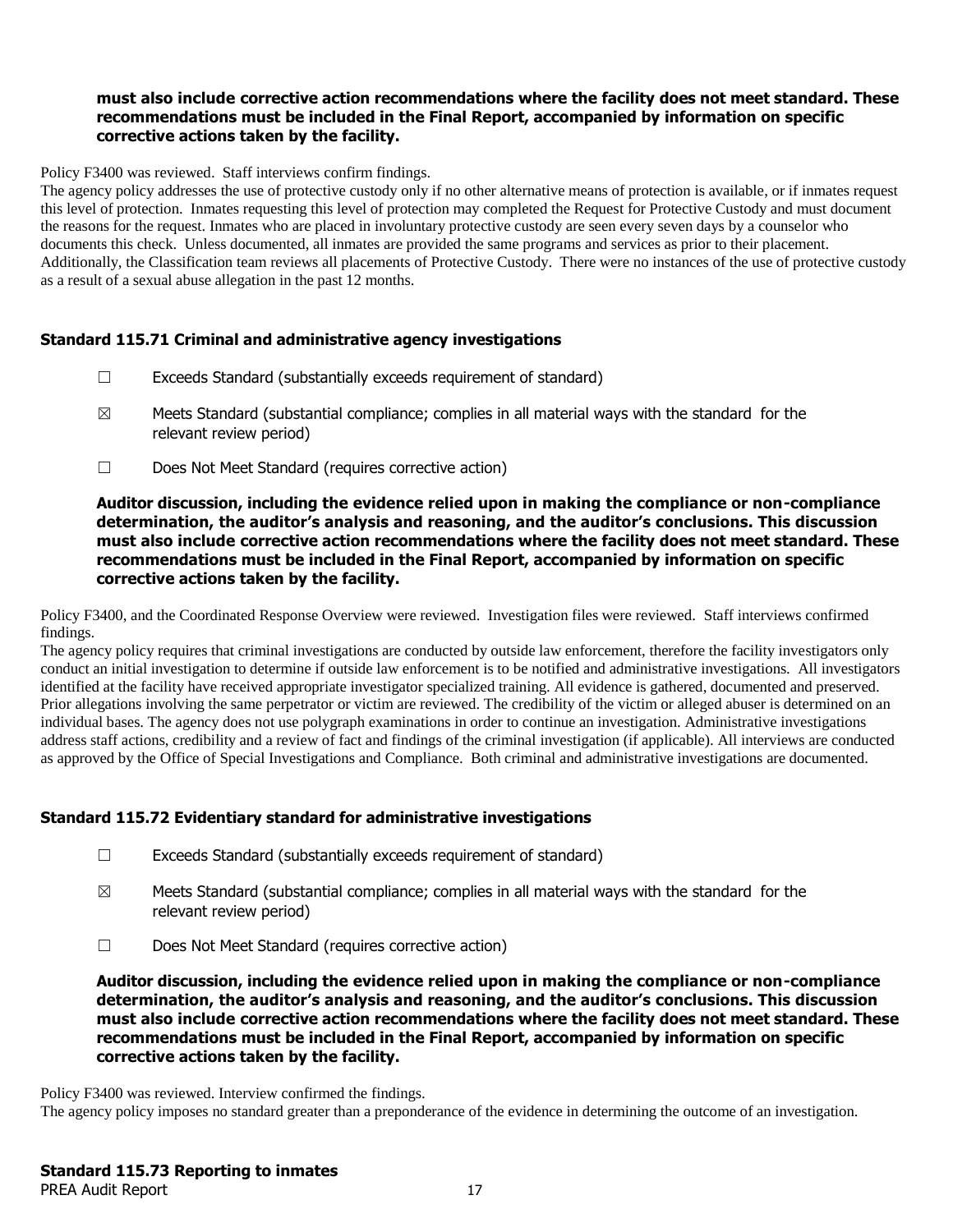- $\Box$  Exceeds Standard (substantially exceeds requirement of standard)
- $\boxtimes$  Meets Standard (substantial compliance; complies in all material ways with the standard for the relevant review period)
- ☐ Does Not Meet Standard (requires corrective action)

Policy 3400, Form OPA I30, Form OPA-I30A, Coordinated Response Overview and sample forms were reviewed. Investigation files were reviewed. Interviews confirm findings.

The agency utilizes Form OPA-I30 to document notification to the victim of the outcome of the investigation, and include specific mention of the status of the alleged offender. These forms were found in the files reviewed along with the inmate's signature, signature of the staff making the notification, and the outcome of the investigation.

## **Standard 115.76 Disciplinary sanctions for staff**

- $\Box$  Exceeds Standard (substantially exceeds requirement of standard)
- $\boxtimes$  Meets Standard (substantial compliance; complies in all material ways with the standard for the relevant review period)
- ☐ Does Not Meet Standard (requires corrective action)

**Auditor discussion, including the evidence relied upon in making the compliance or non-compliance determination, the auditor's analysis and reasoning, and the auditor's conclusions. This discussion must also include corrective action recommendations where the facility does not meet standard. These recommendations must be included in the Final Report, accompanied by information on specific corrective actions taken by the facility.**

Policy F3400, Policy A200, New Employee Orientation, Investigation File, and NCDPS internal webpage were reviewed. Interviews confirmed findings.

The agency policy provides for disciplinary action towards staff who violate the zero-tolerance policy, up to and including termination. All disciplinary actions are reviewed individually based on the nature and circumstances of the allegation. Comparable offenses by other staff are also considered in a final determination of disciplinary action. All staff terminations are required to be reported to the state licensing body. There were no instances where staff were disciplined just short of termination in the past 12 months.

## **Standard 115.77 Corrective action for contractors and volunteers**

- $\Box$  Exceeds Standard (substantially exceeds requirement of standard)
- $\boxtimes$  Meets Standard (substantial compliance; complies in all material ways with the standard for the relevant review period)
- ☐ Does Not Meet Standard (requires corrective action)

**Auditor discussion, including the evidence relied upon in making the compliance or non-compliance determination, the auditor's analysis and reasoning, and the auditor's conclusions. This discussion must also include corrective action recommendations where the facility does not meet standard. These recommendations must be included in the Final Report, accompanied by information on specific corrective actions taken by the facility.**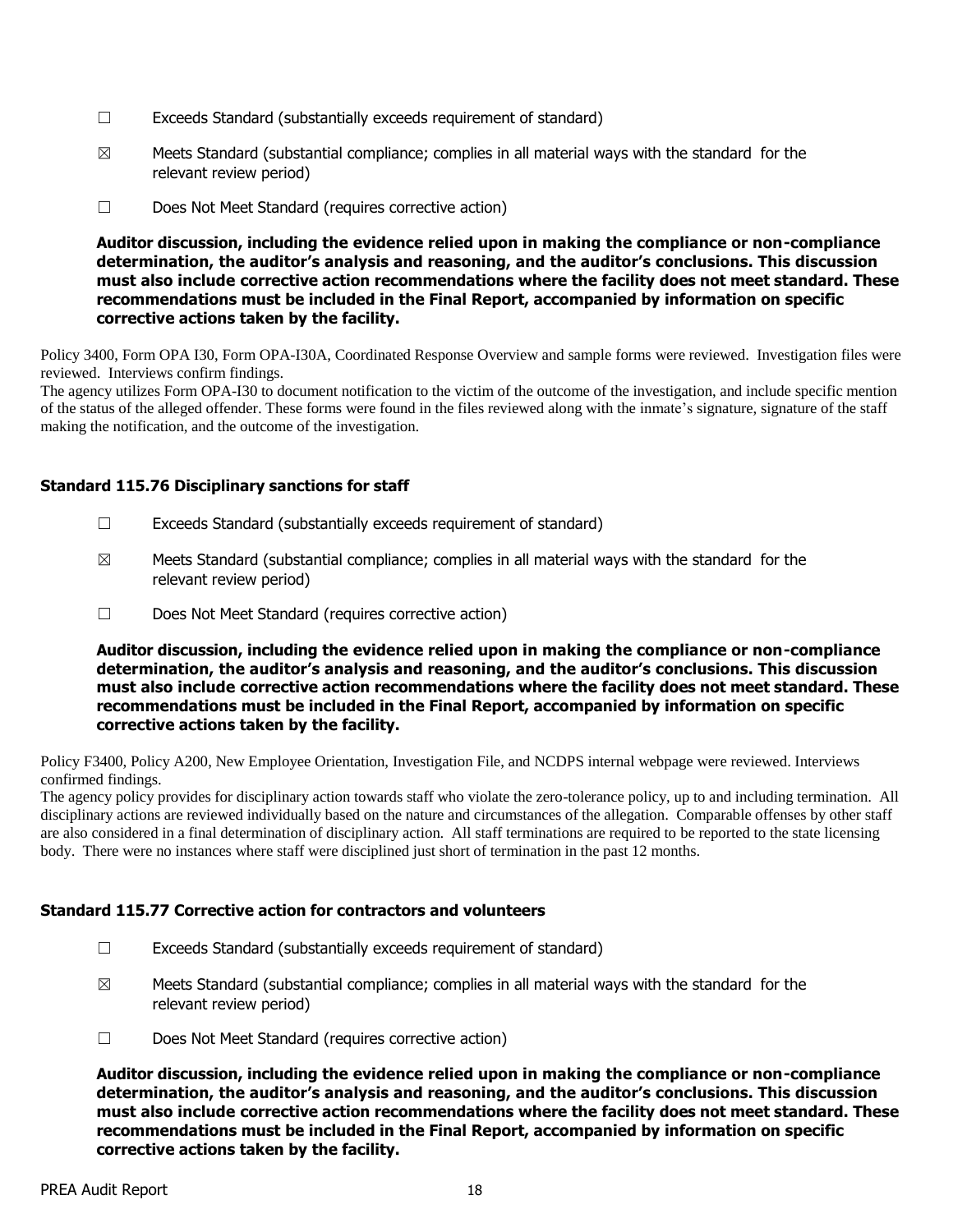Policy 3400, Policy F-0604, and Form OPA-T10 were reviewed. Interviews confirmed findings.

The agency policy confirms that any contractor or volunteer who violate the zero-tolerance policy will be prohibited from contact with inmates. Outcome of an investigation that is substantiated and involve a licensed contractor or volunteer is reported to the appropriate licensing body, as identified. There were no allegation where a contractor or volunteer was referred to local law enforcement for a violation of the agency zero-tolerance policy.

## **Standard 115.78 Disciplinary sanctions for inmates**

- ☐ Exceeds Standard (substantially exceeds requirement of standard)
- $\boxtimes$  Meets Standard (substantial compliance; complies in all material ways with the standard for the relevant review period)
- ☐ Does Not Meet Standard (requires corrective action)

**Auditor discussion, including the evidence relied upon in making the compliance or non-compliance determination, the auditor's analysis and reasoning, and the auditor's conclusions. This discussion must also include corrective action recommendations where the facility does not meet standard. These recommendations must be included in the Final Report, accompanied by information on specific corrective actions taken by the facility.**

Policy F3400, Policy B0200and the Inmate Rule and Policies Booklet were reviewed. Staff interviews confirmed findings. The agency policy dictates disciplinary actions for inmates who violate the zero-tolerance policy. The Inmate Rule and Policies Booklet clearly outline the disciplinary action as a result of sexual abuse and sexual harassment (Class "A" Offenses). Services for abusers is available and include counseling and possible transfer for additional interventions. Inmates are not disciplined for behaviors in which staff consent. There is no disciplinary action for inmates who make a report in good faith. There were no criminal sexual abuse incidents that were reported in the program in the past 12 months. The agency does prohibit all sexual activity between inmates.

## **Standard 115.81 Medical and mental health screenings; history of sexual abuse**

- ☐ Exceeds Standard (substantially exceeds requirement of standard)
- $\boxtimes$  Meets Standard (substantial compliance; complies in all material ways with the standard for the relevant review period)
- ☐ Does Not Meet Standard (requires corrective action)

#### **Auditor discussion, including the evidence relied upon in making the compliance or non-compliance determination, the auditor's analysis and reasoning, and the auditor's conclusions. This discussion must also include corrective action recommendations where the facility does not meet standard. These recommendations must be included in the Final Report, accompanied by information on specific corrective actions taken by the facility.**

Policy F3400, Policy CP-18, Diagnostic Manual 305, Memos dated 10/09/13 and 11/14/12, North Carolina Authorization for Release of Information, Mental Health Screening Referral system, and Learning Management System (LMS) were reviewed. Interviews confirmed findings.

The agency policy requires immediate referral to medical and mental health services after information of prior sexual victimization or sexually aggressive behaviors is discovered during the screening process. Services are provided within 14 days by facility medical and mental health staff. Interviews confirmed informed consent is obtained before information is shared regarding a victimization that may have occurred prior to incarceration.

## **Standard 115.82 Access to emergency medical and mental health services**

☐ Exceeds Standard (substantially exceeds requirement of standard)

PREA Audit Report 19  $\boxtimes$  Meets Standard (substantial compliance; complies in all material ways with the standard for the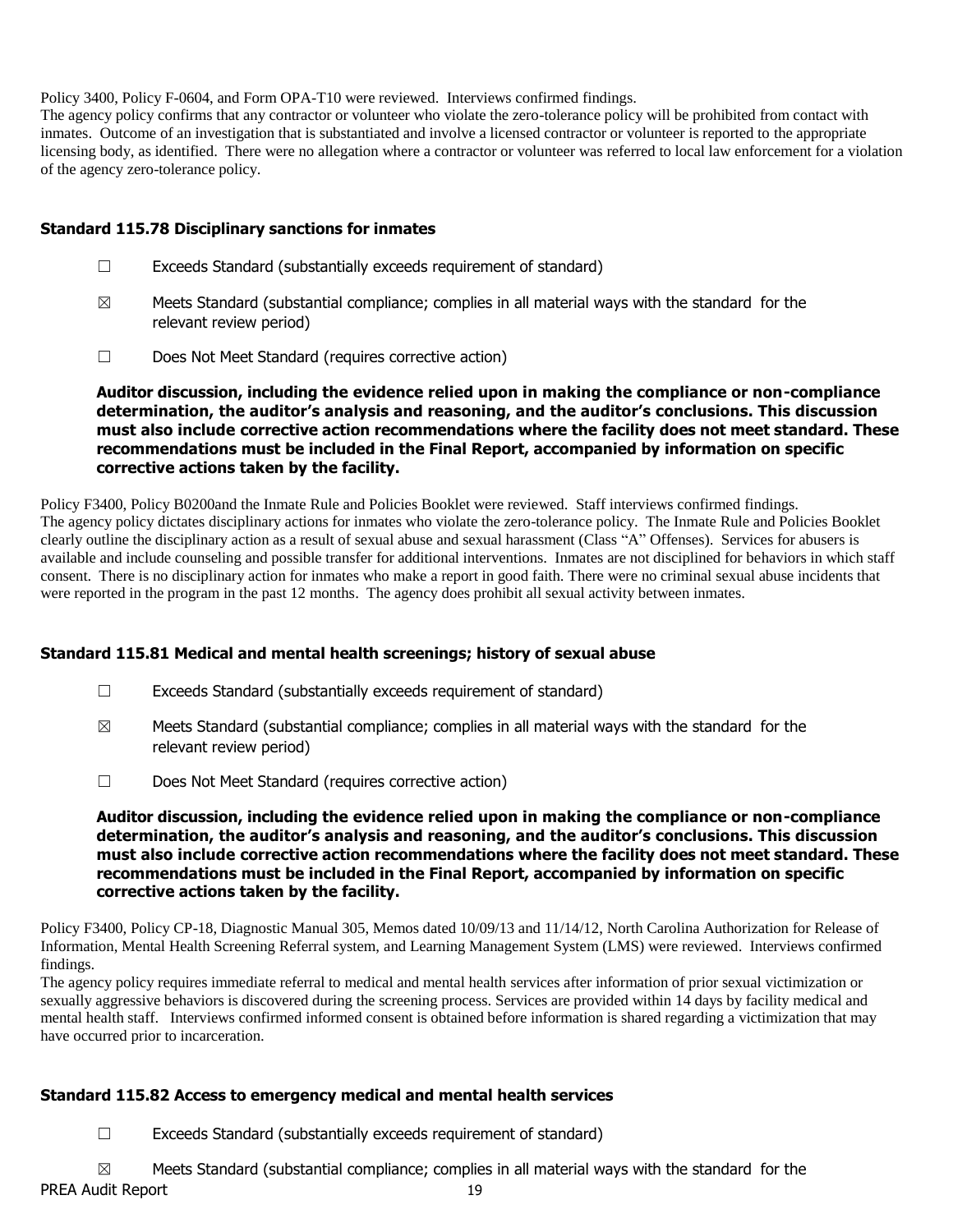relevant review period)

☐ Does Not Meet Standard (requires corrective action)

**Auditor discussion, including the evidence relied upon in making the compliance or non-compliance determination, the auditor's analysis and reasoning, and the auditor's conclusions. This discussion must also include corrective action recommendations where the facility does not meet standard. These recommendations must be included in the Final Report, accompanied by information on specific corrective actions taken by the facility.**

Policy CP-18, North Carolina Authorization for Release of Information, Mental Health Screening Referral system, and the Coordinated Response Overview were reviewed. Interviews confirm findings.

The agency requires that all inmates who report sexual abuse shall be immediately taken for medical services. Mental Health professionals are notified by the mental health social worker or PREA Support Person (PSP). Mental Health staff confirm notification. Additional counseling services are available as identified and as requested by the victim through the PSP (PREA Support Person). Provisions for STD testing and treatment are provided at the facility level based on physician orders and/or victim request. All treatment related to sexual abuse is offered without financial cost to the victim regardless if they name the perpetrator or not.

#### **Standard 115.83 Ongoing medical and mental health care for sexual abuse victims and abusers**

- ☐ Exceeds Standard (substantially exceeds requirement of standard)
- $\boxtimes$  Meets Standard (substantial compliance; complies in all material ways with the standard for the relevant review period)
- ☐ Does Not Meet Standard (requires corrective action)

**Auditor discussion, including the evidence relied upon in making the compliance or non-compliance determination, the auditor's analysis and reasoning, and the auditor's conclusions. This discussion must also include corrective action recommendations where the facility does not meet standard. These recommendations must be included in the Final Report, accompanied by information on specific corrective actions taken by the facility.**

Policy F3400, Policy CP-18, Policy CC-8, and the Coordinated Response Overview were reviewed. Interviews confirm findings. The agency provides on-going medical and mental health services for victims of sexual abuse, whether the incident occurred within an institution or in the community. All care is provided and consistent with the community level of care. Follow-up care is provided within two weeks, as well as can be requested by the victim. STD testing and treatment is offered. Again, all services are provided to the victim without financial compensation. The agency also offers evaluations to sexually aggressive inmates when information is present.

#### **Standard 115.86 Sexual abuse incident reviews**

- $\Box$  Exceeds Standard (substantially exceeds requirement of standard)
- $\boxtimes$  Meets Standard (substantial compliance; complies in all material ways with the standard for the relevant review period)
- ☐ Does Not Meet Standard (requires corrective action)

**Auditor discussion, including the evidence relied upon in making the compliance or non-compliance determination, the auditor's analysis and reasoning, and the auditor's conclusions. This discussion must also include corrective action recommendations where the facility does not meet standard. These recommendations must be included in the Final Report, accompanied by information on specific corrective actions taken by the facility.**

Policy F3400, Form OPA-I10, and Coordinated Response Overview were reviewed. Completed OPA-I10 forms were reviewed. Interviews confirmed findings.

PREA Audit Report 20 The agency requires a Post Incident Review (PIR) at the conclusion of any investigations of sexual abuse determined to be substantiated or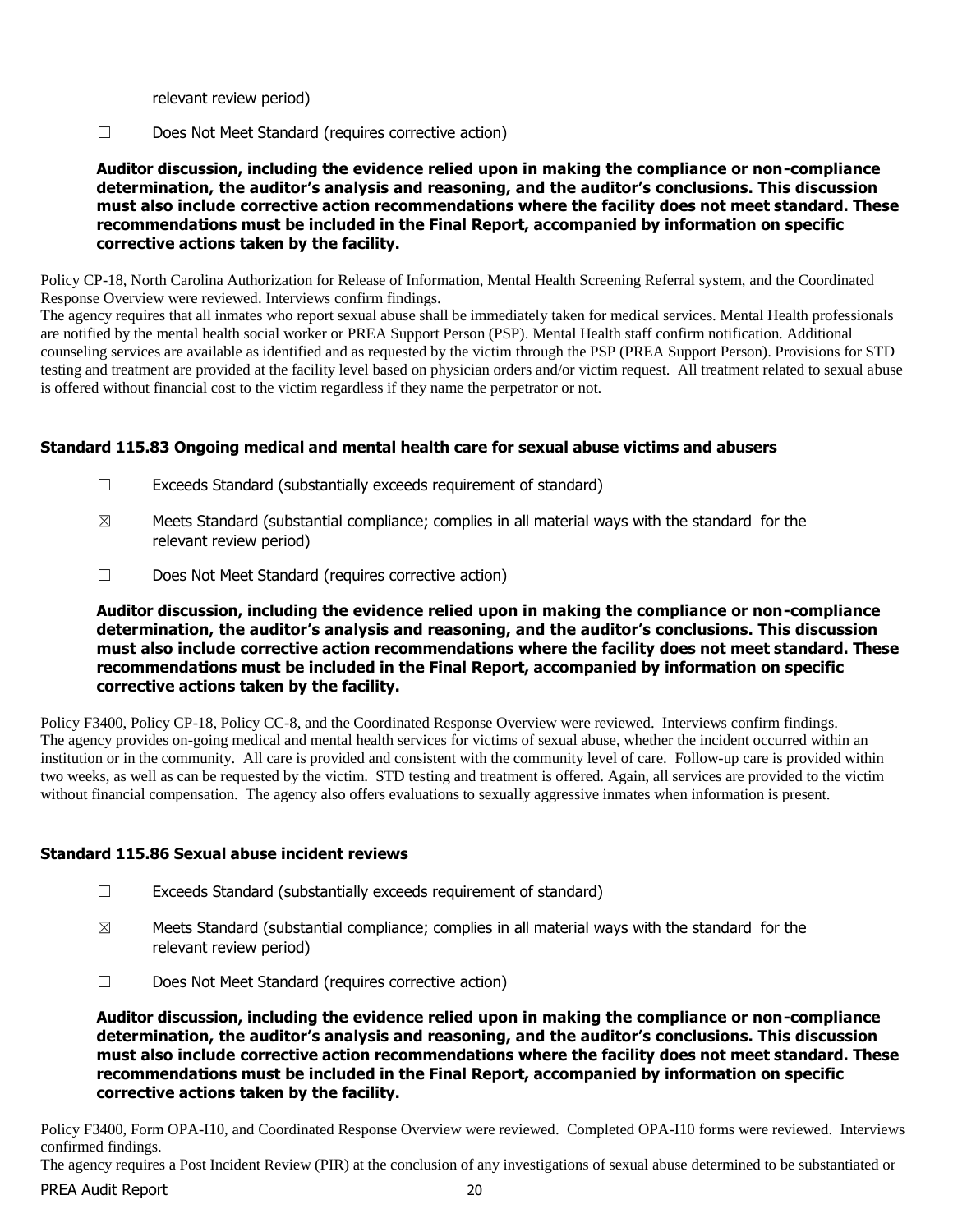unsubstantiated. Form OPA-I10 is completed. This is a standardized form that contains all elements of the standard. Participants include SART members, who are comprised of upper level management and input from other staffing positions, including medical staff. A sample of the completed Post Incident Reviews were reviewed.

#### **Standard 115.87 Data collection**

- ☐ Exceeds Standard (substantially exceeds requirement of standard)
- $\boxtimes$  Meets Standard (substantial compliance; complies in all material ways with the standard for the relevant review period)
- ☐ Does Not Meet Standard (requires corrective action)

**Auditor discussion, including the evidence relied upon in making the compliance or non-compliance determination, the auditor's analysis and reasoning, and the auditor's conclusions. This discussion must also include corrective action recommendations where the facility does not meet standard. These recommendations must be included in the Final Report, accompanied by information on specific corrective actions taken by the facility.**

Policy F3400, Incident Reporting – OPUS (Offender Population Unified System), and PREA Incident Reports were reviewed. Interviews confirmed findings.

The agency maintains records and data on all allegations of sexual abuse and sexual harassment from all facilities that captures information as identified by the DOJ-SSV. Aggregated annually, this information is included in the annual report.

#### **Standard 115.88 Data review for corrective action**

- $\Box$  Exceeds Standard (substantially exceeds requirement of standard)
- $\boxtimes$  Meets Standard (substantial compliance; complies in all material ways with the standard for the relevant review period)
- ☐ Does Not Meet Standard (requires corrective action)

**Auditor discussion, including the evidence relied upon in making the compliance or non-compliance determination, the auditor's analysis and reasoning, and the auditor's conclusions. This discussion must also include corrective action recommendations where the facility does not meet standard. These recommendations must be included in the Final Report, accompanied by information on specific corrective actions taken by the facility.**

Policy F3400, Form OPA-I10, 2015 Sexual Abuse Annual Report, and Coordinated Response Overview were reviewed. Interviews confirmed findings.

The agency utilizes information gathered from investigative reports and completed Post Incident Review forms (OPA-I10) to assess and improve the effectiveness of its zero-tolerance efforts towards prevention, detection and response of sexual abuse incidents. The information gathered assists with identifying problem areas, policy updates, and system updates. The annual report is completed and identifies facility specific issues and resolutions, as well as those specific issues that are agency wide. The annual report is approved by the Agency Head and made public through the NCDPS website.

## **Standard 115.89 Data storage, publication, and destruction**

- $\Box$  Exceeds Standard (substantially exceeds requirement of standard)
- $\boxtimes$  Meets Standard (substantial compliance; complies in all material ways with the standard for the relevant review period)
- ☐ Does Not Meet Standard (requires corrective action)